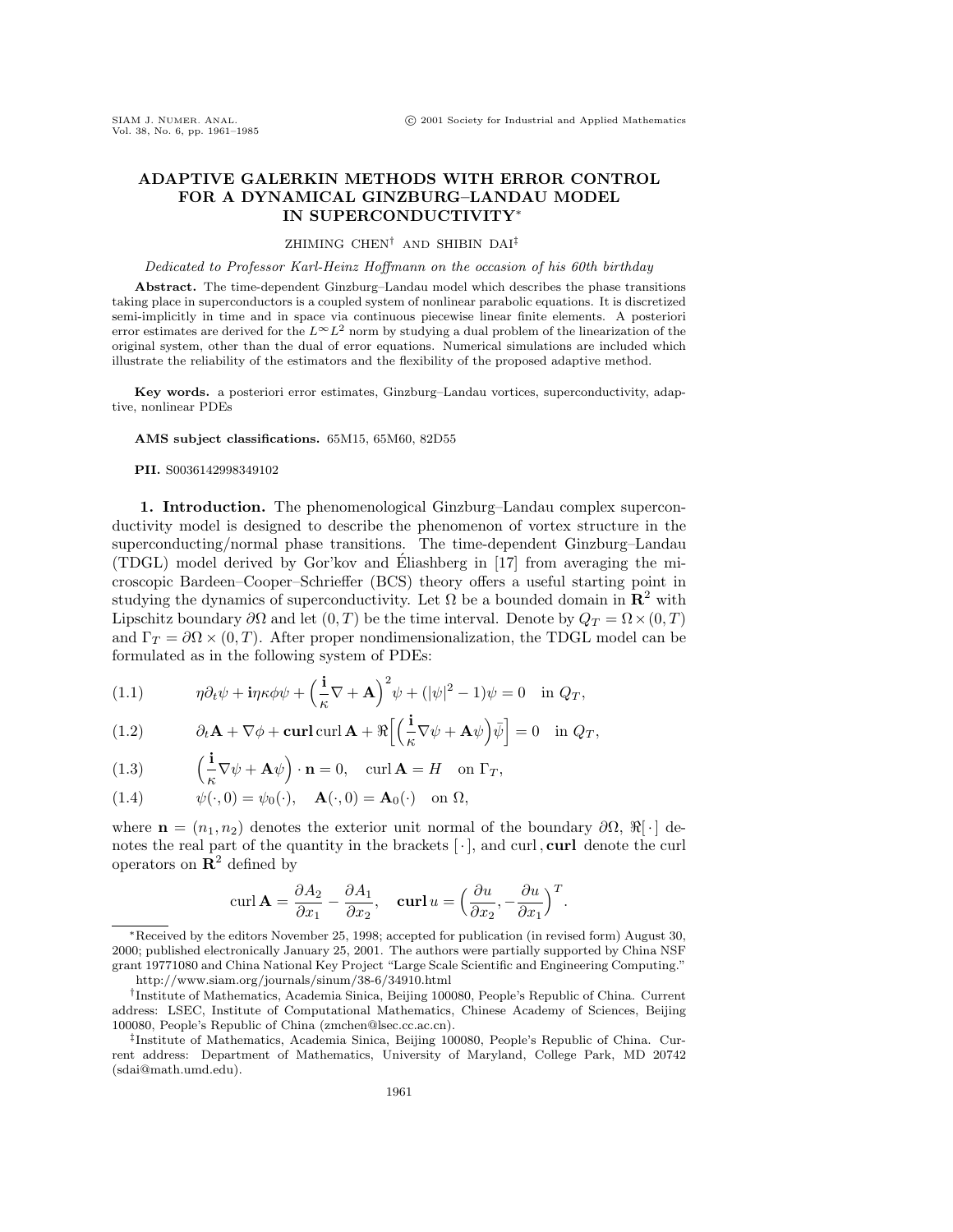Here  $\psi$  is a complex valued function and is usually referred to as the order parameter so that  $|\psi|^2$  gives the relative density of the superconducting electron pairs, and the normal and the pure superconducting states are characterized accordingly by  $|\psi|^2 = 0$ and  $|\psi|^2 = 1$ .  $\bar{\psi}$  stands for the complex conjugate of  $\psi$ . **A** is a real vector potential for the total magnetic field and  $\phi$  is a real scalar function called electric potential. H is the applied magnetic field, viewed as a vector, the magnetic field points out of the  $(x_1, x_2)$ -plane.  $\eta$ ,  $\kappa$  are positive constants which are related to the known physical quantities.

Global existence of unique strong solutions is obtained in [8] for the TDGL model under the Lorentz gauge

(1.5) 
$$
\phi = -\text{div }\mathbf{A} \quad \text{in } Q_T \quad \text{and} \quad \mathbf{A} \cdot \mathbf{n} = 0 \quad \text{on } \Gamma_T.
$$

With this gauge choice, a semi-implicit finite element scheme is proposed and analyzed in [6]. A mixed finite element method is studied in [5] which approximates the potential **A**, the magnetic field curl **A**, and the electric potential  $\varphi = \text{div } \mathbf{A}$  simultaneously. We also refer to [11], [12], and [22] for the analytical and numerical studies of the TDGL model under other gauge choices.

It is known that for the type-II superconductors, in which case the Ginzburg– It is known that for the type-11 superconductors, in which case the Ginzburg-<br>Landau constant  $\kappa > 1/\sqrt{2}$ , the superconducting property is destroyed in some isolated points (two dimensions) or isolated curves (three dimensions) in the mixed state. In the two dimensional case, these isolated points are called vortex points or vortices. The understanding of the properties of vortices such as creation and annihilation, pinning, and nucleation is one of the most important issues in the study of superconductivity. Our previous numerical experiences indicate that usually fine finite element meshes are required in order to resolve the vortex structures. The purpose of this paper is to explore the possibility of adaptively controlling finite element meshes and time-steps. For more readings on the physics of superconductivity we refer to [4], [13], and [26].

A posteriori error estimates are computable quantities that measure the actual errors without knowledge of the limit solution. They are essential in designing algorithms for mesh and time-step modification which equidistribute the computational effort and therefore optimize the computations. Since the seminal paper [2] on elliptic problems, there has been ever increasing interest in the development of reliable and efficient adaptive algorithms for various linear and nonlinear PDEs. In particular, a posteriori error estimates have been derived in [14], [15] for linear and mildly nonlinear parabolic problems and in [25], [9] for degenerate parabolic problems of Stefan type with or without convection. The main tool in deriving a posteriori error estimates in  $[14]$ ,  $[15]$ ,  $[25]$ ,  $[9]$  is the analysis of linear dual problems of the corresponding error equations. This method has been extended recently in [19] to the TDGL model under gauge choice (1.5). However, we observe that, in this situation, the resulting dual problem has discrete solutions in the coefficients, and, consequently, the proof of strong stability estimates similar to those used in [14] for linear parabolic problems requires further condition on the uniform boundness of the gradient of discrete solutions [19, Proposition 5.7].

In this paper we introduce and analyze a new method to derive a posteriori estimates for the TDGL model which provides the necessary information to modify the mesh and time-step according to the varying external magnetic field and corresponding motion of vortices. The estimates, which exhibit the same characteristics as that of linear parabolic equations [14], are based on the analysis of a dual problem which is the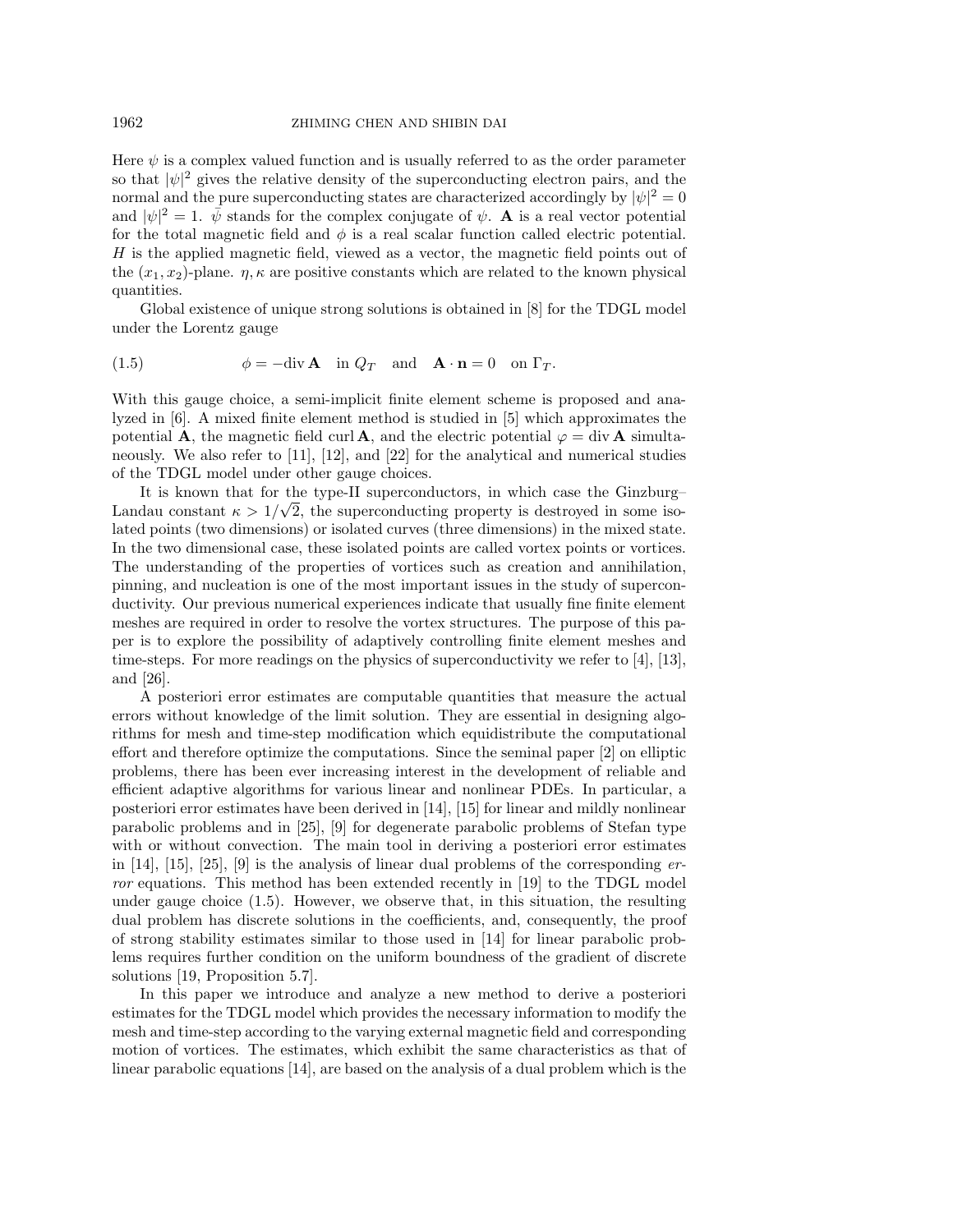dual of the linearization of the original TDGL system with gauge choice (1.5), other than the error equations. We show that the additional terms in error representation formula due to the change of dual problem is of higher order and thus can be absorbed under suitable nondegeneracy assumption (see section 5 for details). We remark that the nondegeneracy assumption, which is not very restrictive in practices, is used in [1], [23], [24] to obtain both the upper and lower bound of a posteriori error estimates for linear elliptic problems. The simulations in section 6 clearly show the reliability and flexibility of the adaptive algorithm based on our a posteriori error estimators. We finally remark that the method proposed in the present paper to derive a posteriori error estimates can be extended to other nonlinear parabolic equations with smooth nonlinearities.

The paper is organized as follows. In section 2 we state the notation and set the problem. In section 3 we discuss the semi-implicit finite element scheme. In section 4 we introduce the parabolic dual problem and prove the strong stability estimates. In section 5 we prove the a posteriori error estimates. Finally in section 6 we show the performance of the adaptive finite element methods based on our estimators.

**2. Setting.** We first introduce some of the notation to be used in the paper. If X denotes some Banach space of real scalar functions, the corresponding space of complex scalar functions will be denoted by its calligraphic form  $\mathcal X$  and the corresponding space of real vector-valued functions, each of its components belonging to X, will be denoted by its boldfaced form **X**. However, we shall use  $\|\cdot\|_X$  to denote the norms of the Banach spaces  $X, \mathcal{X}$ , or **X**. We shall also use the subspace

$$
\mathbf{H}_n^1(\Omega) = \left\{ \mathbf{B} \in \mathbf{H}^1(\Omega) : \ \mathbf{B} \cdot \mathbf{n} = 0 \text{ on } \partial \Omega \right\}.
$$

It is known that the following embedding inequality holds on  $\mathbf{H}_n^1(\Omega)$  (cf. [16]):

$$
(2.1) \|\mathbf{B}\|_{H^1(\Omega)} \le C \Big[ \|\mathbf{B}\|_{L^2(\Omega)} + \|\mathrm{div}\,\mathbf{B}\|_{L^2(\Omega)} + \|\mathrm{curl}\,\mathbf{B}\|_{L^2(\Omega)} \Big] \quad \forall \mathbf{B} \in \mathbf{H}_n^1(\Omega),
$$

where the constant C depends on the domain  $\Omega$ .

Now we state the hypotheses concerning the data.

(H1)  $\psi_0 \in \mathcal{H}^2(\Omega)$ ,  $\mathbf{A}_0 \in \mathbf{H}^2(\Omega) \cap \mathbf{H}^1_n(\Omega)$  satisfying  $|\psi_0| \le 1$  on  $\Omega$ ; (H2)  $H \in H^1(0, T; H^{1/2}(\partial \Omega)).$ 

In view of (H2) we may consider H extended to  $\Omega$  in such a way that  $H \in$  $H^1(0,T;H^1(\Omega))$ . In what follows we assume for convenience that

(H3) given  $f \in L^2(\Omega)$  and  $H_{ext} \in H^1(\Omega)$ , the linear elliptic problem

$$
-\Delta \mathbf{Q} = \mathbf{f} \text{ in } \Omega, \qquad \mathbf{Q} \cdot \mathbf{n} = 0, \text{ curl } \mathbf{Q} = H_{\text{ext}} \text{ on } \partial \Omega
$$

has a unique solution  $\mathbf{Q} \in \mathbf{H}^2(\Omega) \cap \mathbf{H}^1_n(\Omega)$  which satisfies the a priori estimate

$$
\|\mathbf{Q}\|_{H^2(\Omega)} \leq C \left( \|\mathbf{f}\|_{L^2(\Omega)} + \|H_{\text{ext}}\|_{H^1(\Omega)} \right).
$$

This property holds, for instance, when the domain  $\Omega$  has a smooth boundary  $C^{2,1}$  [8] or  $\Omega$  is a rectangular domain [18]. We believe that (H3) holds also for convex polygonal domains. However, we shall not elaborate on this issue here.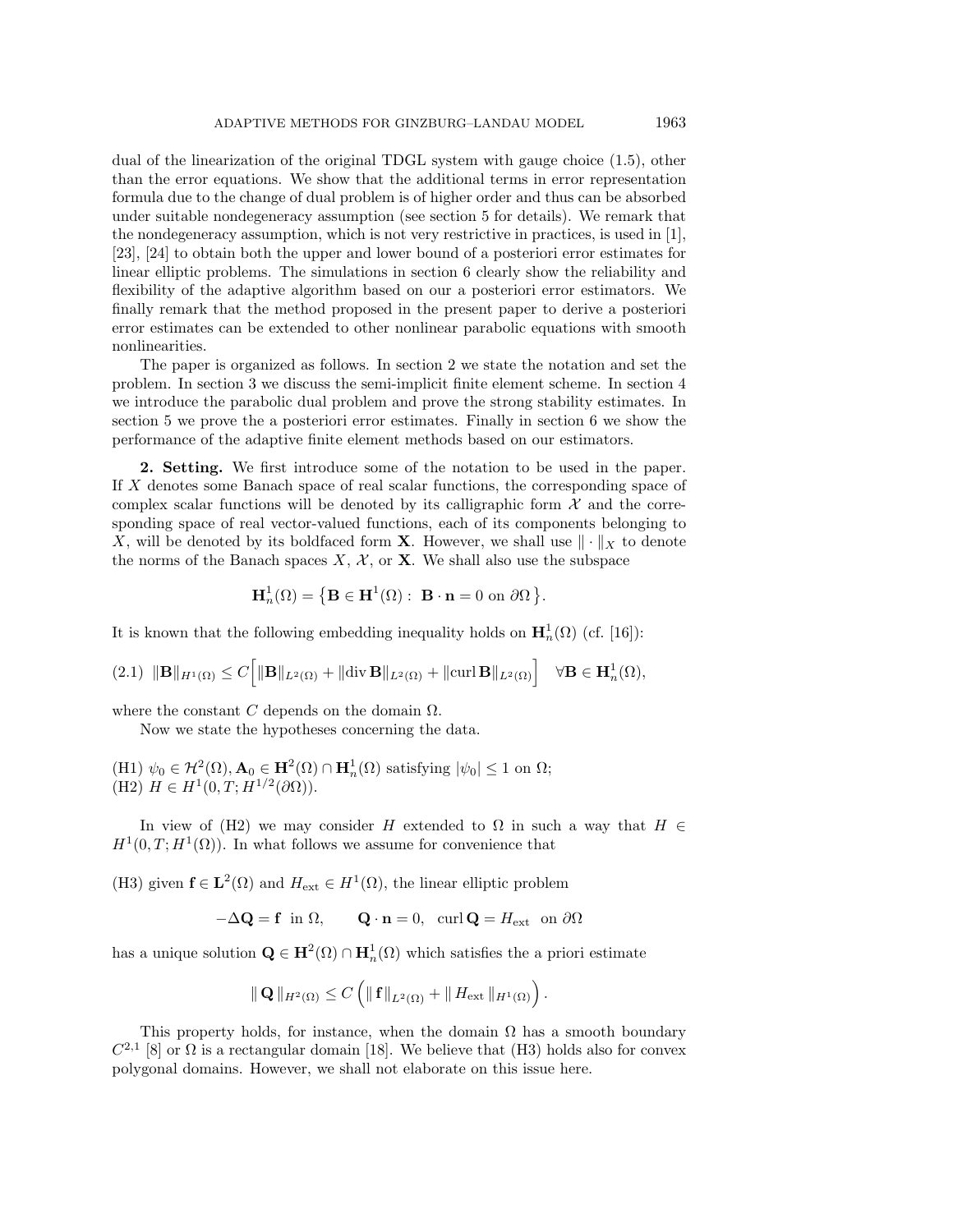To proceed, we set  $W(0,T) = L^2(0,T; \mathcal{H}^1(\Omega)) \cap H^1(0,T; (\mathcal{H}^1(\Omega))')$  and  $\mathbf{W}_n(0,T)$  $= L^2(0,T; \mathbf{H}_n^1(\Omega)) \cap H^1(0,T; (\mathbf{H}_n^1(\Omega))')$ , where X' stands for the dual space of X. We now give the precise definition of the weak formulation of the problem  $(1.1)$ – $(1.4)$ under the gauge choice (1.5).

**Continuous problem.** Find a pair  $(\psi, \mathbf{A}) \in \mathcal{W}(0, T) \times \mathbf{W}_n(0, T)$  such that

(2.2) 
$$
\psi(\cdot,0) = \psi_0(\cdot), \quad \mathbf{A}(\cdot,0) = \mathbf{A}_0(\cdot)
$$

and

$$
\eta \int_0^T \int_{\Omega} \partial_t \psi \omega dx dt - i\eta \kappa \int_0^T \int_{\Omega} \text{div } \mathbf{A} \psi \omega dx dt \n+ \int_0^T \int_{\Omega} \left( \frac{i}{\kappa} \nabla \psi + \mathbf{A} \psi \right) \left( -\frac{i}{\kappa} \nabla \omega + \mathbf{A} \omega \right) dx dt \n(2.3) 
$$
+ \int_0^T \int_{\Omega} (|\psi|^2 - 1) \psi \omega dx dt = 0 \quad \forall \omega \in L^2(0, T; \mathcal{H}^1(\Omega)), \n\int_0^T \int_{\Omega} \partial_t \mathbf{A} \mathbf{B} dx dt + \int_0^T \int_{\Omega} (\text{div } \mathbf{A} \, \text{div } \mathbf{B} + \text{curl } \mathbf{A} \, \text{curl } \mathbf{B}) dx dt \n+ \int_0^T \int_{\Omega} \Re \left[ \left( \frac{i}{\kappa} \nabla \psi + \mathbf{A} \psi \right) \bar{\psi} \right] \mathbf{B} dx dt \n(2.4) 
$$
= \int_0^T \int_{\partial \Omega} H(\mathbf{B} \cdot \boldsymbol{\tau}) ds dt \quad \forall \mathbf{B} \in L^2(0, T; \mathbf{H}_n^1(\Omega)).
$$
$$
$$

Here  $\tau = (n_2, -n_1)$  is the unit tangent to  $\partial \Omega$ .

Assume from now on that  $\Omega$  is a convex polygon satisfying (H3). The following lemma can be easily proved by modifying the method in [8].

LEMMA 2.1. Under the hypotheses  $(H1)$ – $(H3)$ , the above continuous problem has a unique solution  $(\psi, \mathbf{A}) \in \mathcal{W}_2^{2,1}(Q_T) \times \mathbf{W}_2^{2,1}(Q_T)$  such that  $|\psi| \leq 1$  almost everywhere in  $Q_T$ .

For convenience, we set

$$
f(\psi, \mathbf{A}) = \left(\frac{\mathbf{i}}{\kappa} - \mathbf{i}\eta\kappa\right) \text{div}\,\mathbf{A}\psi + \frac{2\mathbf{i}}{\kappa}\mathbf{A} \cdot \nabla\psi + (|\mathbf{A}|^2 + |\psi|^2 - 1)\psi,
$$
  

$$
\mathbf{g}(\psi, \mathbf{A}) = \Re\Big[\Big(\frac{\mathbf{i}}{\kappa}\nabla\psi + \mathbf{A}\psi\Big)\bar{\psi}\Big].
$$

Then  $(1.1)$ – $(1.4)$  with gauge choice  $(1.5)$  can be written as

(2.5) 
$$
\eta \partial_t \psi - \frac{1}{\kappa^2} \Delta \psi + f(\psi, \mathbf{A}) = 0 \text{ in } Q_T,
$$

(2.6) 
$$
\partial_t \mathbf{A} - \Delta \mathbf{A} + \mathbf{g}(\psi, \mathbf{A}) = 0 \text{ in } Q_T.
$$

To conclude this section, we recall the following well-known Nirenberg–Gagliardo inequality:

$$
(2.7) \t\t\t ||u||_{L^{4}(\Omega)} \leq C ||u||_{L^{2}(\Omega)}^{1/2} ||u||_{H^{1}(\Omega)}^{1/2} \quad \forall u \in H^{1}(\Omega).
$$

**3. Discretization.** We now introduce the discrete problem, which combines continuous piecewise linear finite elements in space with semi-implicit finite differences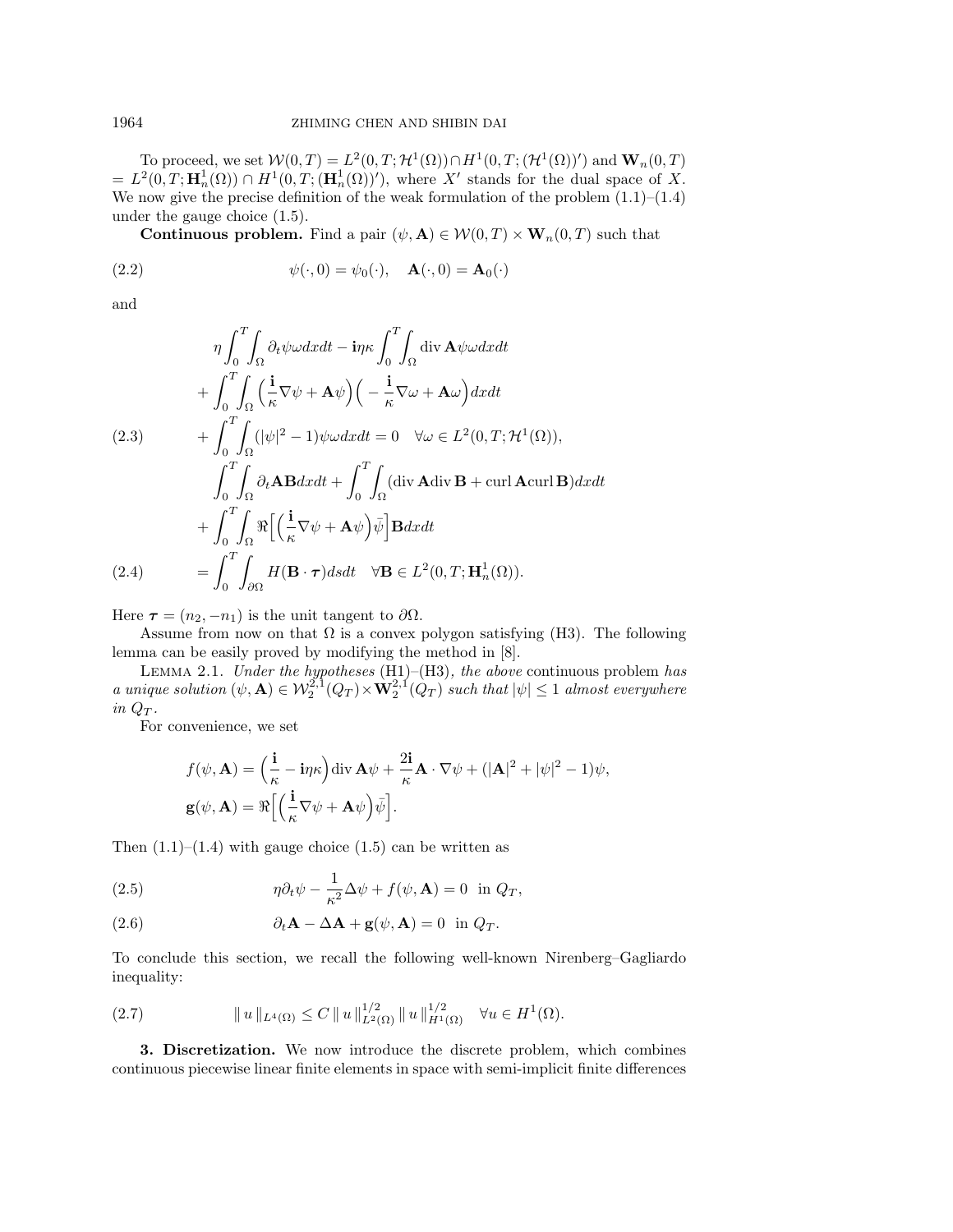in time. We denote by  $\tau_n$  the *n*th time-step and set

$$
t^n := \sum_{i=1}^n \tau_i, \quad u^n(\cdot) := u(\cdot, t^n)
$$

for any function u continuous in  $(t^{n-1}, t^n]$ . Let N be the total number of time-steps, that is,  $t^N \geq T$ .

We denote by  $\mathcal{M}^n$  a uniformly regular partition of  $\Omega$  into simplexes [10]. The mesh  $\mathcal{M}^n$  is obtained by refinement/coarsening of  $\mathcal{M}^{n-1}$ , and thus  $\mathcal{M}^n$  and  $\mathcal{M}^{n-1}$ are compatible. Given a triangle  $S \in \mathcal{M}^n$ ,  $h_S$  stands for its diameter and  $h_n$  denotes the mesh density function  $h_n|S = h_S$  for all  $S \in \mathcal{M}^n$ . We also denote by  $\mathcal{B}^n$  the collection of interior boundaries or sides e of  $\mathcal{M}^n$  in  $\Omega$  and  $\bar{\mathcal{B}}^n$  the collection of all sides of  $\mathcal{M}^n$ ;  $h_e$  stands for the size of  $e \in \overline{\mathcal{B}}^n$ .

Let  $V^n$  indicate the usual space of  $C^0$  piecewise linear finite elements over  $\mathcal{M}^n$ and  $\mathbf{V}_0^n = \mathbf{V}^n \cap \mathbf{H}_n^1(\Omega)$ . Let  $I^n : C(\overline{\Omega}) \to V^n$  be the usual Lagrange interpolation operator; then for any  $S \in \mathcal{M}^n$  or  $e \in \mathcal{B}^n$ , the following local approximation properties hold [10]:

$$
(3.1) \| u - In u \|_{L^{2}(S)} \leq C^{*} h_{S}^{2} \| u \|_{H^{2}(S)}, \| u - In u \|_{L^{2}(e)} \leq C^{*} h_{e}^{3/2} \| u \|_{H^{2}(\tilde{S})},
$$

where  $\tilde{S}$  is any element in  $\mathcal{M}^n$  with  $e \in \mathcal{B}^n$  as part of its boundary. The constant  $C^*$ depends only on the minimum angle of the mesh  $\mathcal{M}^n$ .

Let  $\varphi^0 = I^0 \psi_0$  and  $\mathbf{D}^0 = I^0 \mathbf{A}_0$ . Denote by  $\mathcal{P}_n : L^2(\Omega) \to \mathcal{V}^n$  and  $\mathbf{P}_n : L^2(\Omega) \to$  $\mathbf{V}_0^n$  the  $L^2$ -projection operators. The discrete problem approximating  $(2.2)$ – $(2.4)$  is defined as follows.

Discrete problem. Given  $(\varphi^{n-1}, \mathbf{D}^{n-1}) \in \mathcal{V}^{n-1} \times \mathbf{V}_0^{n-1}$ , then  $\mathcal{M}^{n-1}$  and  $\tau_{n-1}$ are modified as described below to get  $\mathcal{M}^n$  and  $\tau_n$  and thereafter  $(\varphi^n, \mathbf{D}^n) \in \mathcal{V}^n \times \mathbf{V}_0^n$ computed according to the following prescription:

$$
(3.2) \quad \eta \Big\langle \frac{\varphi^n - \mathcal{P}_n \varphi^{n-1}}{\tau_n}, \tilde{\omega} \Big\rangle + \frac{1}{\kappa^2} \langle \nabla \varphi^n, \nabla \tilde{\omega} \rangle + \langle f(\varphi^n, \mathbf{D}^n), \tilde{\omega} \rangle = 0 \quad \forall \tilde{\omega} \in \mathcal{V}^n,
$$
  

$$
(3.3) \quad \Big\langle \frac{\mathbf{D}^n - \mathbf{P}_n \mathbf{D}^{n-1}}{\tau_n}, \tilde{\mathbf{B}} \Big\rangle + \langle \operatorname{div} \mathbf{D}^n, \operatorname{div} \tilde{\mathbf{B}} \rangle + \langle \operatorname{curl} \mathbf{D}^n, \operatorname{curl} \tilde{\mathbf{B}} \rangle
$$
  

$$
+ \langle \mathbf{P}_n [\mathbf{g}(\varphi^{n-1}, \mathbf{D}^{n-1})], \tilde{\mathbf{B}} \rangle = \langle \langle I^n H^n, \tilde{\mathbf{B}} \cdot \boldsymbol{\tau} \rangle \rangle \quad \forall \tilde{\mathbf{B}} \in \mathbf{V}_0^n.
$$

Hereafter,  $\langle \cdot, \cdot \rangle$  and  $\langle \langle \cdot, \cdot \rangle$  stand for the L<sup>2</sup>-scalar products in  $\mathcal{L}^2(\Omega)$  and  $\mathbf{L}^2(\partial \Omega)$ , respectively.

We remark that at each time-step  $n$ ,  $(3.3)$  is a linear system of equations with a positive definite coefficient matrix, which can be solved by standard methods. As soon as we know  $\mathbf{D}^n$  from (3.3), we substitute it into (3.2) and solve the nonlinear system of equations to obtain  $\varphi^n$  by using, for example, Newton's iterative method [6]. By taking  $\tilde{\omega} = \bar{\varphi}^n$  in (3.2) and  $\tilde{\mathbf{B}} = \mathbf{D}^n$  in (3.3) we can prove the following uniform estimate for the discrete solution by using the standard energy argument [6]:

(3.4) 
$$
\max_{1 \leq n \leq N} (\|\varphi^n\|_{L^2(\Omega)} + \|\mathbf{D}^n\|_{L^2(\Omega)}) \leq C,
$$

where the constant C depends only on  $\eta$ ,  $\kappa$ ,  $\Omega$ , T, and the norms of  $\psi_0$ ,  $\mathbf{A}_0$ , H indicated in hypotheses  $(H1)–(H2)$ .

We now introduce some notation. We define the interior residuals as follows:

$$
R_{\psi}^{n} := \eta \frac{\varphi^{n} - \mathcal{P}_{n} \varphi^{n-1}}{\tau_{n}} + f(\varphi^{n}, \mathbf{D}^{n}), \quad R_{\mathbf{A}}^{n} := \frac{\mathbf{D}^{n} - \mathbf{P}_{n} \mathbf{D}^{n-1}}{\tau_{n}} + \mathbf{P}_{n}[\mathbf{g}(\varphi^{n-1}, \mathbf{D}^{n-1})].
$$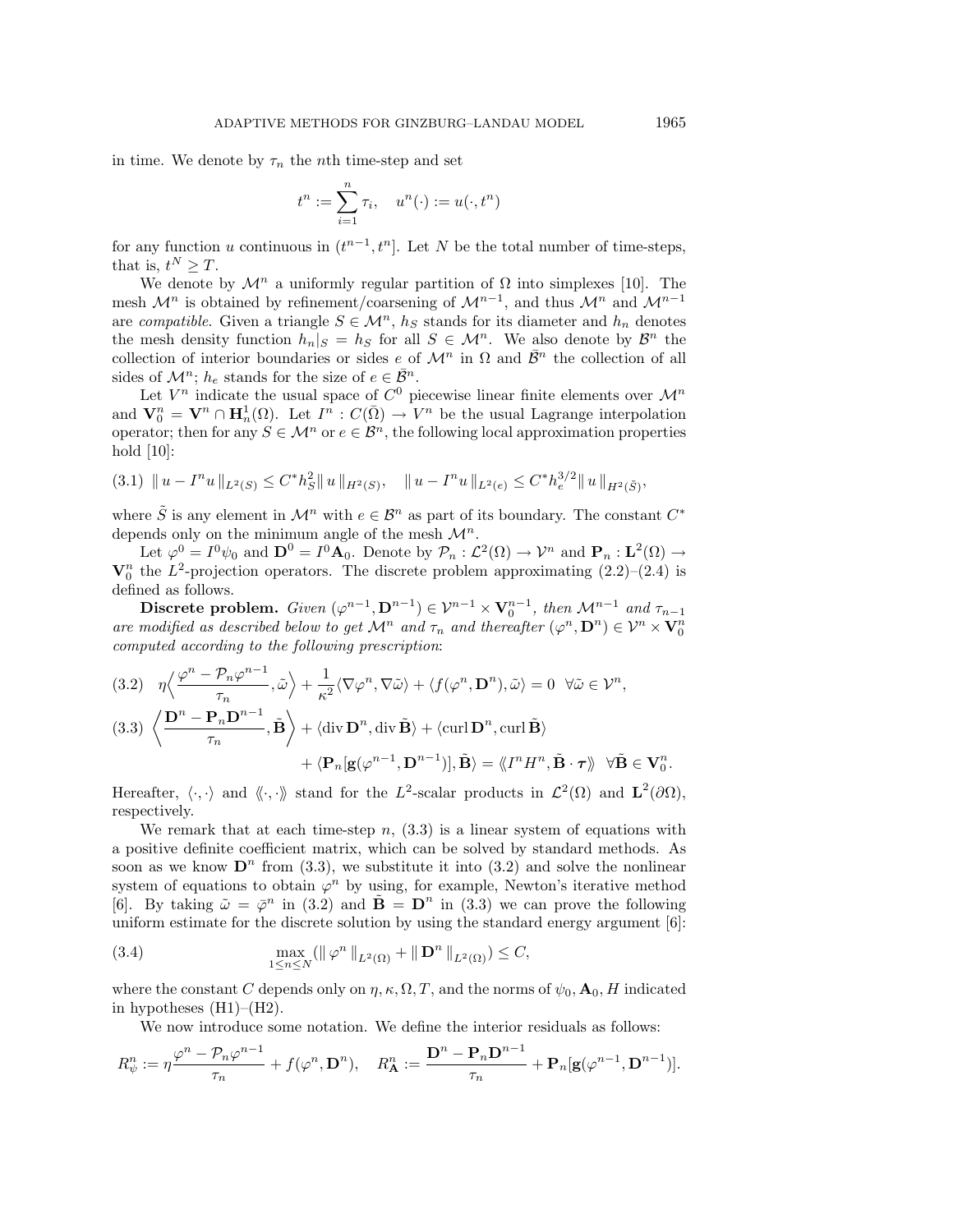Let the jump of  $\nabla \varphi^n$  across  $e \in \mathcal{B}^n$  be

(3.5) 
$$
\[\nabla \varphi^n\]_e := (\nabla \varphi^n_{|S_1} - \nabla \varphi^n_{|S_2}) \cdot \mathbf{n}_e.
$$

Note that with the convention that the unit normal vector  $\mathbf{n}_e$  to e points from  $S_2$  to  $S_1$ , the jump  $[\![\nabla \varphi^n]\!]_e$  is well defined. Similarly, we define the jumps

$$
[\![\mathop{\mathrm{div}}\nolimits \mathbf{D}^n]\!]_e := \mathop{\mathrm{div}}\nolimits \mathbf{D}^n_{|S_1} - \mathop{\mathrm{div}}\nolimits \mathbf{D}^n_{|S_2}, \quad [\![\mathop{\mathrm{curl}}\nolimits \mathbf{D}^n]\!]_e := \mathop{\mathrm{curl}}\nolimits \mathbf{D}^n_{|S_1} - \mathop{\mathrm{curl}}\nolimits \mathbf{D}^n_{|S_2}.
$$

Let  $\varphi$  and  $\hat{\varphi}$  denote the piecewise linear and piecewise constant extensions of  $\{\varphi^n\},$ that is,  $\varphi(\cdot,0) = \hat{\varphi}(\cdot,0) = \varphi^0(\cdot)$  and,  $\forall t^{n-1} < t \leq t^n$ ,

$$
\hat{\varphi}(\cdot,t) := \varphi^n(\cdot) \in \mathcal{V}^n, \quad \varphi(\cdot,t) := \frac{t^n - t}{\tau_n} \varphi^{n-1}(\cdot) + \frac{t - t^{n-1}}{\tau_n} \varphi^n(\cdot).
$$

Similarly, we can define  $\widehat{\mathbf{D}} \in \mathbf{V}_0^n$  and **D**. Finally, for any  $\gamma > 0$  and  $\mathcal{D} \subset \overline{\Omega}$  we introduce the mesh dependent norms

$$
\|h_n^{\gamma} \phi\|_{L^2(\mathcal{D})} := \left(\sum_{e \subset \mathcal{D}, e \in \bar{\mathcal{B}}^n} h_e^{2\gamma} \|\phi\|_{L^2(e)}^2\right)^{1/2},
$$
  

$$
\|h_n^{\gamma} \phi\|_{L^2(\mathcal{D})} := \left(\sum_{S \subset \mathcal{D}, S \in \mathcal{M}^n} h_S^{2\gamma} \|\phi\|_{L^2(S)}^2\right)^{1/2}.
$$

**4. A dual problem.** In this section we introduce and study a dual problem which is the dual of the linearization of  $(2.2)$ – $(2.4)$  at  $(\psi, \mathbf{A})$ . We first formulate the linearization of  $(2.2)$ – $(2.4)$  at  $(\psi, \mathbf{A})$  as follows: Given  $(\psi, \mathbf{A})$  to be the solution of  $(2.2)$ – $(2.4)$ , find  $(\psi^*, \mathbf{A}^*) \in \mathcal{W}(0,T) \times \mathbf{W}_n(0,T)$  such that

(4.1) 
$$
\psi^*(\cdot,0) = \psi_0^*(\cdot), \quad \mathbf{A}^*(\cdot,0) = \mathbf{A}_0^*(\cdot)
$$

and

(4.2) 
$$
\eta \int_0^T \int_{\Omega} \partial_t \psi^* \omega dx dt - i\eta \kappa \int_0^T \int_{\Omega} (div \mathbf{A}^* \psi + div \mathbf{A} \psi^*) \omega dx dt + \int_0^T \int_{\Omega} \left( \frac{i}{\kappa} \nabla \psi^* + \mathbf{A}^* \psi + \mathbf{A} \psi^* \right) \left( -\frac{i}{\kappa} \nabla \omega + \mathbf{A} \omega \right) dx dt + \int_0^T \int_{\Omega} \left( \frac{i}{\kappa} \nabla \psi + \mathbf{A} \psi \right) \mathbf{A}^* \omega dx dt + \int_0^T \int_{\Omega} \left[ (2|\psi|^2 - 1) \psi^* + \psi \bar{\psi}^* \psi \right] \omega dx dt = 0 \ \ \forall \omega \in L^2(0, T; \mathcal{H}^1(\Omega)), (4.3) \qquad \int_0^T \int_{\Omega} \partial_t \mathbf{A} \mathbf{B} dx dt + \int_0^T \int_{\Omega} (div \mathbf{A}^* \mathrm{div} \mathbf{B} + curl \mathbf{A}^* curl \mathbf{B}) dx dt + \int_0^T \int_{\Omega} \Re \left[ \left( \frac{i}{\kappa} \nabla \psi^* + \mathbf{A}^* \psi + \mathbf{A} \psi^* \right) \bar{\psi} + \left( \frac{i}{\kappa} \nabla \psi + \mathbf{A} \psi \right) \bar{\psi}^* \right] \mathbf{B} dt dt = 0 \quad \forall \mathbf{B} \in L^2(0, T; \mathbf{H}_n^1(\Omega)).
$$

Now we are in the position to define the following dual parabolic problem which is dual to  $(4.1)–(4.3)$ .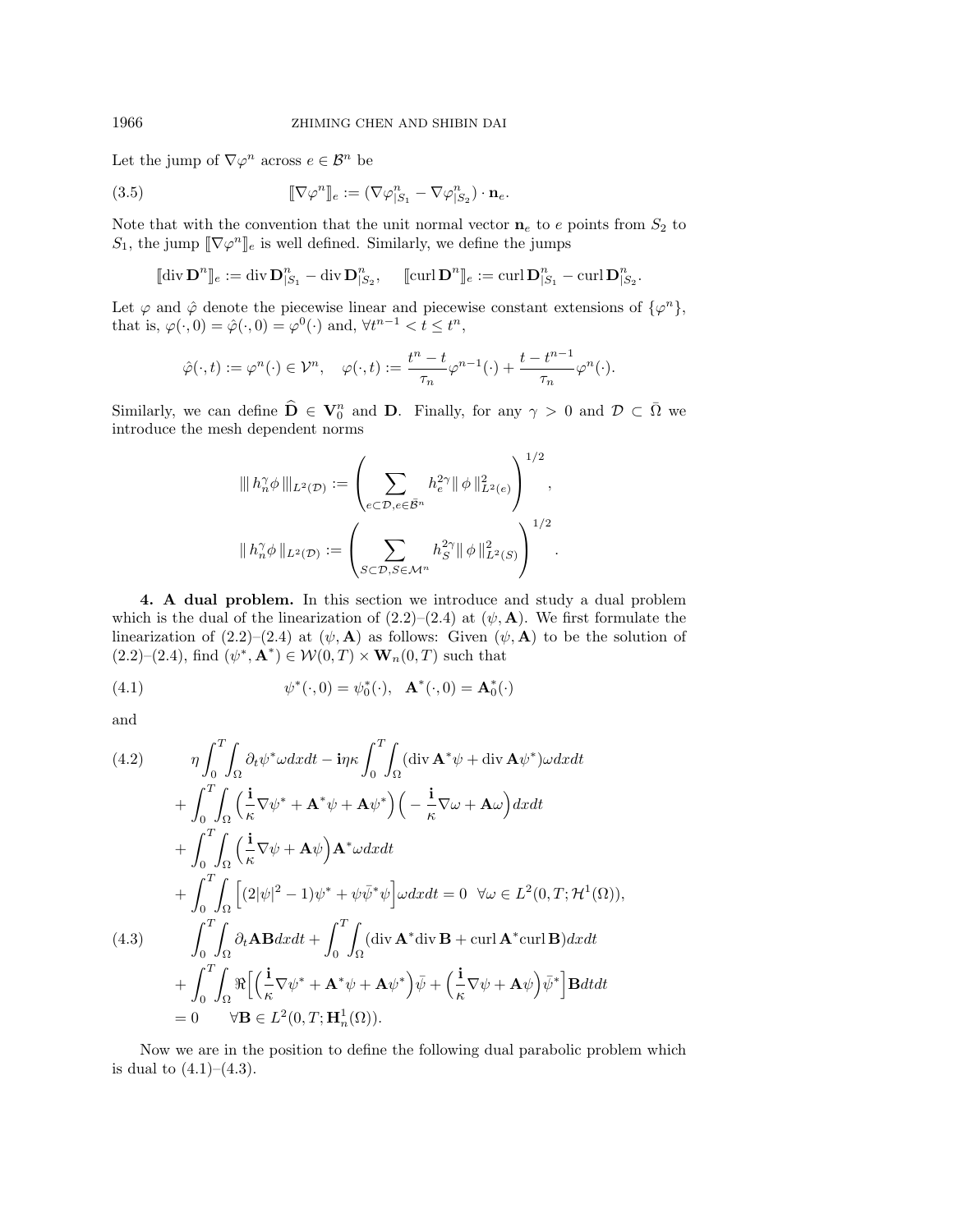**Dual problem.** Given  $(\theta^*, \mathbf{W}^*) \in \mathcal{L}^2(\Omega) \times \mathbf{L}^2(\Omega)$  and an arbitrary  $t^* \in (0, T]$ , find  $(\theta, \mathbf{W}) \in \mathcal{W}(0,T) \times \mathbf{W}_n(0,T)$  such that

(4.4) 
$$
\theta(\cdot, t^*) = \theta^*(\cdot), \quad \mathbf{W}(\cdot, t^*) = \mathbf{W}^*(\cdot)
$$

and

(4.5) 
$$
-\eta \int_0^{t^*} \int_{\Omega} \partial_t \theta \omega dx dt - i\eta \kappa \int_0^{t^*} \int_{\Omega} \text{div } \mathbf{A} \theta \omega dx dt + \int_0^{t^*} \int_{\Omega} \left( -\frac{i}{\kappa} \nabla \theta + \mathbf{A} \theta \right) \left( \frac{i}{\kappa} \nabla \omega + \mathbf{A} \omega \right) dx dt + \int_0^{t^*} \int_{\Omega} \left[ \left( -\frac{i}{\kappa} \nabla \bar{\psi} + \mathbf{A} \bar{\psi} \right) \mathbf{W} \omega + \bar{\psi} \mathbf{W} \left( \frac{i}{\kappa} \nabla \omega + \mathbf{A} \omega \right) \right] dx dt + \int_0^{t^*} \int_{\Omega} \left[ (2|\psi|^2 - 1)\theta + \bar{\psi} \bar{\theta} \bar{\psi} \right] \omega dx dt = 0 \ \forall \omega \in L^2(0, t^*; \mathcal{H}^1(\Omega)), (4.6) 
$$
- \int_0^{t^*} \int_{\Omega} \partial_t \mathbf{W} \mathbf{B} dx dt + \int_0^{t^*} \int_{\Omega} (\text{div } \mathbf{W} \text{div } \mathbf{B} + \text{curl } \mathbf{W} \text{curl } \mathbf{B}) dx dt + \int_0^{t^*} \int_{\Omega} \Re \left[ i\eta \kappa \nabla (\psi \theta) \right] \mathbf{B} dx dt + \int_0^{t^*} \int_{\Omega} |\psi|^2 \mathbf{W} \mathbf{B} dx dt + \int_0^{t^*} \int_{\Omega} \Re \left[ \left( \frac{i}{\kappa} \nabla \psi + \mathbf{A} \psi \right) \theta + \left( -\frac{i}{\kappa} \nabla \theta + \mathbf{A} \theta \right) \psi \right] \mathbf{B} dx dt = 0 \ \forall \mathbf{B} \in L^2(0, t^*; \mathbf{H}_n^1(\Omega)).
$$
$$

The linearization problem  $(4.1)$ – $(4.3)$  and its dual problem  $(4.4)$ – $(4.6)$  have been studied in [7] in the context of exploring the possibility of controlling the motion of vortices in the superconductors through the external magnetic field. The purpose in this section is to derive strong stability estimates for  $(4.4)$ – $(4.6)$  which will be used in the next section in the a posteriori error analysis. Throughout we denote by C the generic constant which may depend on  $\eta$ ,  $\kappa$ ,  $\Omega$ ,  $T$ , and the norms of  $\psi_0$ ,  $\mathbf{A}_0$ ,  $H$  indicated in hypotheses  $(H1)–(H2)$ .

We will extend the method in [21] for linear heat equation to derive strong stability estimates for  $(\theta, \mathbf{W})$  under weak regularity assumption  $(\theta^*, \mathbf{W}^*) \in \mathcal{L}^2(\Omega) \times \mathbf{L}^2(\Omega)$ . First we note that by Lemma 2.1 we have

$$
(4.7) \|\psi\|_{W_2^{2,1}(Q_T)} + \|\mathbf{A}\|_{W_2^{2,1}(Q_T)} \leq C, \|\nabla \psi\|_{L^4(Q_T)} + \|\nabla \mathbf{A}\|_{L^4(Q_T)} \leq C.
$$

The latter estimate in  $(4.7)$  follows from the former one and the Nirenberg–Gagliardo inequality (2.7).

LEMMA 4.1. The following stability estimates are valid  $\forall 0 \leq t^* \leq T$ :

$$
\max_{0 \le t \le t^*} \left( \|\theta\|_{L^2(\Omega)}^2 + \|\mathbf{W}\|_{L^2(\Omega)}^2 \right) + \int_0^{t^*} \left( \|\nabla\theta\|_{L^2(\Omega)}^2 + \|\mathbf{W}\|_{H^1(\Omega)}^2 \right) dt
$$
  

$$
\le C \left( \|\theta^*\|_{L^2(\Omega)}^2 + \|\mathbf{W}^*\|_{L^2(\Omega)}^2 \right).
$$

*Proof.* Denote by  $\chi_{(t,t^*)}$  the characteristic function of the interval  $(t, t^*)$ . We let  $\omega = \bar{\theta} \chi_{(t,t^*)}$  in (4.5) and take the real part of the obtained equation to obtain

(4.8) 
$$
\frac{\eta}{2} \|\theta\|_{L^2(\Omega)}^2 - \frac{\eta}{2} \|\theta^*\|_{L^2(\Omega)}^2 + \int_t^{t^*} \left\| -\frac{\mathbf{i}}{\kappa} \nabla \theta + \mathbf{A} \theta \right\|_{L^2(\Omega)}^2 dt
$$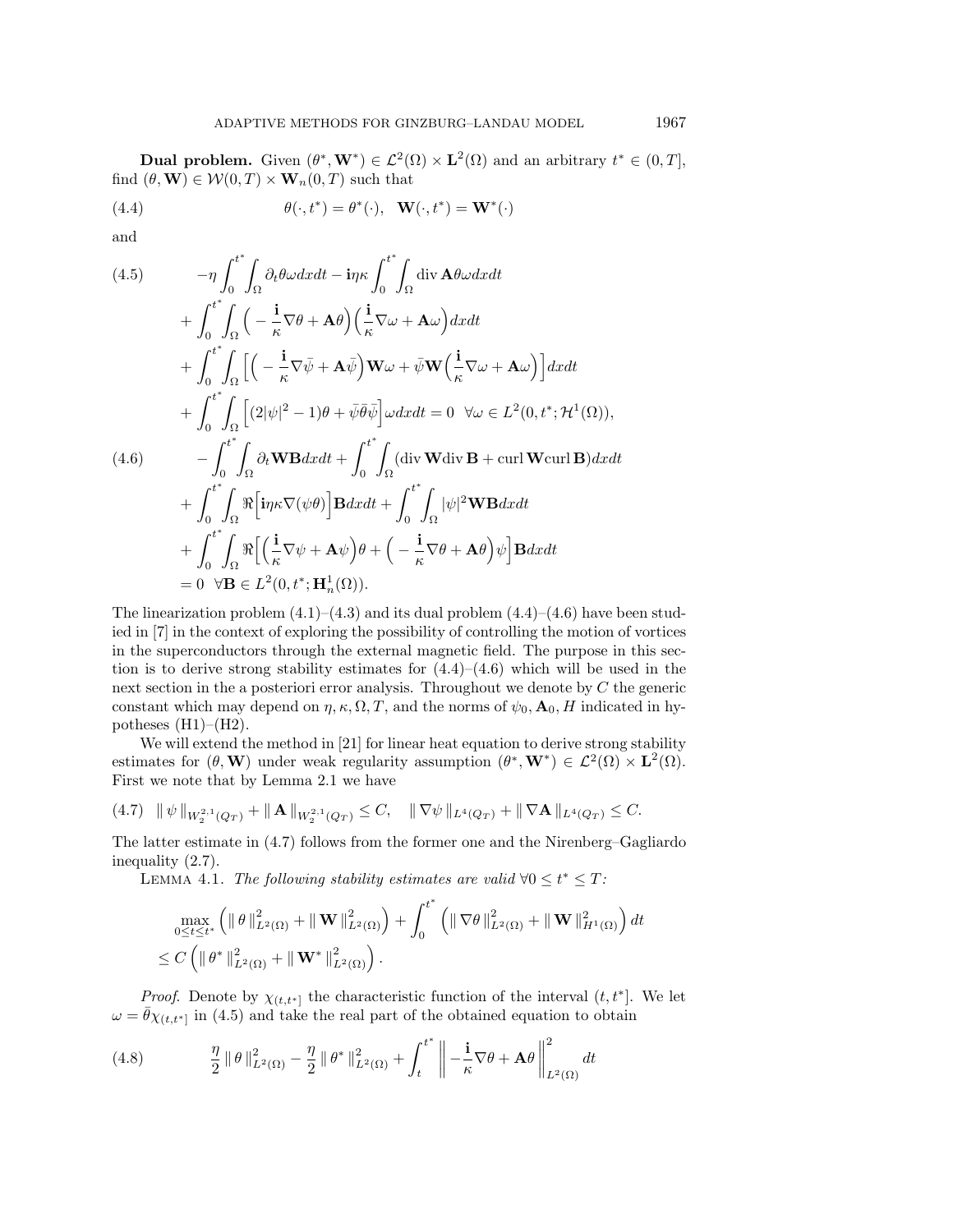1968 ZHIMING CHEN AND SHIBIN DAI

$$
= -\int_{t}^{t^{*}} \int_{\Omega} \Re \Big[ \Big( -\frac{\mathbf{i}}{\kappa} \nabla \bar{\psi} + \mathbf{A} \bar{\psi} \Big) \mathbf{W} \bar{\theta} + \bar{\psi} \mathbf{W} \Big( \frac{\mathbf{i}}{\kappa} \nabla \bar{\theta} + \mathbf{A} \bar{\theta} \Big) \Big] dx dt - \int_{t}^{t^{*}} \int_{\Omega} \Re \Big[ (2|\psi|^{2} - 1)|\theta|^{2} + \bar{\psi}^{2} \bar{\theta}^{2} \Big] dx dt.
$$

By using  $(2.1)$  and  $(2.7)$  we can bound the first term on the right-hand side as follows:

$$
- \int_{t}^{t^{*}} \int_{\Omega} \Re \Big[ \Big( -\frac{\mathbf{i}}{\kappa} \nabla \bar{\psi} + \mathbf{A} \bar{\psi} \Big) \mathbf{W} \bar{\theta} \Big] dx dt
$$
  
\n
$$
\leq C \int_{t}^{t^{*}} \Big\| \frac{\mathbf{i}}{\kappa} \nabla \psi + \mathbf{A} \psi \Big\|_{L^{4}(\Omega)} \|\mathbf{W}\|_{L^{2}(\Omega)} \|\theta\|_{L^{2}(\Omega)} dt
$$
  
\n
$$
+ C \int_{t}^{t^{*}} \Big\| \frac{\mathbf{i}}{\kappa} \nabla \psi + \mathbf{A} \psi \Big\|_{L^{4}(\Omega)} \|\mathbf{W}\|_{L^{2}(\Omega)}^{1/2} \Big( \|\operatorname{div} \mathbf{W}\|_{L^{2}(\Omega)}^{1/2} + \|\operatorname{curl} \mathbf{W}\|_{L^{2}(\Omega)}^{1/2} \Big) \|\theta\|_{L^{2}(\Omega)}
$$
  
\n
$$
\leq \delta \int_{t}^{t^{*}} \Big( \|\operatorname{div} \mathbf{W}\|_{L^{2}(\Omega)}^{2} + \|\operatorname{curl} \mathbf{W}\|_{L^{2}(\Omega)}^{2} \Big) dt + \frac{C}{\delta} \int_{t}^{t^{*}} \|\mathbf{W}\|_{L^{2}(\Omega)}^{2} dt
$$
  
\n
$$
+ C \int_{t}^{t^{*}} \Big\| \frac{\mathbf{i}}{\kappa} \nabla \psi + \mathbf{A} \psi \Big\|_{L^{4}(\Omega)}^{2} \|\theta\|_{L^{2}(\Omega)}^{2} dt \quad \forall \delta > 0.
$$

By using the fact that  $|\psi|\leq 1$  a.e. in  $Q_T$  we easily get

$$
-\int_{t}^{t^{*}}\int_{\Omega}\Re\Big[\bar{\psi}\mathbf{W}\Big(\frac{\mathbf{i}}{\kappa}\nabla\bar{\theta}+\mathbf{A}\bar{\theta}\Big)\Big]dxdt \leq \frac{1}{2}\int_{t}^{t^{*}}\left\|-\frac{\mathbf{i}}{\kappa}\nabla\theta+\mathbf{A}\theta\right\|_{L^{2}(\Omega)}^{2}dt
$$

$$
+C\int_{0}^{t^{*}}\|\mathbf{W}\|_{L^{2}(\Omega)}^{2}dt
$$

and

$$
-\int_{t}^{t^*} \int_{\Omega} \Re \Big[ (2|\psi|^2 - 1) |\theta|^2 + \bar{\psi}^2 \bar{\theta}^2 \Big] dx dt \le C \int_{t}^{t^*} ||\theta||_{L^2(\Omega)}^2 dt.
$$

Inserting these estimates into  $(4.8)$  we get

$$
(4.9) \qquad \frac{\eta}{2} \|\theta\|_{L^{2}(\Omega)}^{2} - \frac{\eta}{2} \|\theta^{*}\|_{L^{2}(\Omega)}^{2} + \frac{1}{2} \int_{t}^{t^{*}} \left\| -\frac{\mathbf{i}}{\kappa} \nabla \theta + \mathbf{A} \theta \right\|_{L^{2}(\Omega)}^{2} dt
$$
  

$$
\leq \delta \int_{t}^{t^{*}} \left( \|\operatorname{div} \mathbf{W}\|_{L^{2}(\Omega)}^{2} + \|\operatorname{curl} \mathbf{W}\|_{L^{2}(\Omega)}^{2} \right) dt + \frac{C}{\delta} \int_{t}^{t^{*}} \|\mathbf{W}\|_{L^{2}(\Omega)}^{2} dt
$$
  

$$
+ C \int_{t}^{t^{*}} \left( 1 + \left\| \frac{\mathbf{i}}{\kappa} \nabla \psi + \mathbf{A} \psi \right\|_{L^{4}(\Omega)}^{2} \right) \|\theta\|_{L^{2}(\Omega)}^{2} dt.
$$

Similarly, by letting **B** =  $\mathbf{W}\chi_{(t,t^*]}$  in (4.6) we can obtain that

$$
(4.10)\frac{1}{2} \parallel \mathbf{W} \parallel_{L^{2}(\Omega)}^{2} - \frac{1}{2} \parallel \mathbf{W}^{*} \parallel_{L^{2}(\Omega)}^{2} + \frac{1}{2} \int_{t}^{t^{*}} \left( \|\operatorname{div} \mathbf{W} \|_{L^{2}(\Omega)}^{2} + \|\operatorname{curl} \mathbf{W} \|_{L^{2}(\Omega)}^{2} \right) dt
$$
  
\n
$$
\leq \delta \int_{t}^{t^{*}} \left\| -\frac{\mathbf{i}}{\kappa} \nabla \theta + \mathbf{A} \theta \right\|_{L^{2}(\Omega)}^{2} dt + \frac{C}{\delta} \int_{t}^{t^{*}} \parallel \mathbf{W} \parallel_{L^{2}(\Omega)}^{2} dt
$$
  
\n
$$
+ C \int_{t}^{t^{*}} \left( 1 + \left\| \frac{\mathbf{i}}{\kappa} \nabla \psi + \mathbf{A} \psi \right\|_{L^{4}(\Omega)}^{2} \right) \parallel \theta \parallel_{L^{2}(\Omega)}^{2} dt.
$$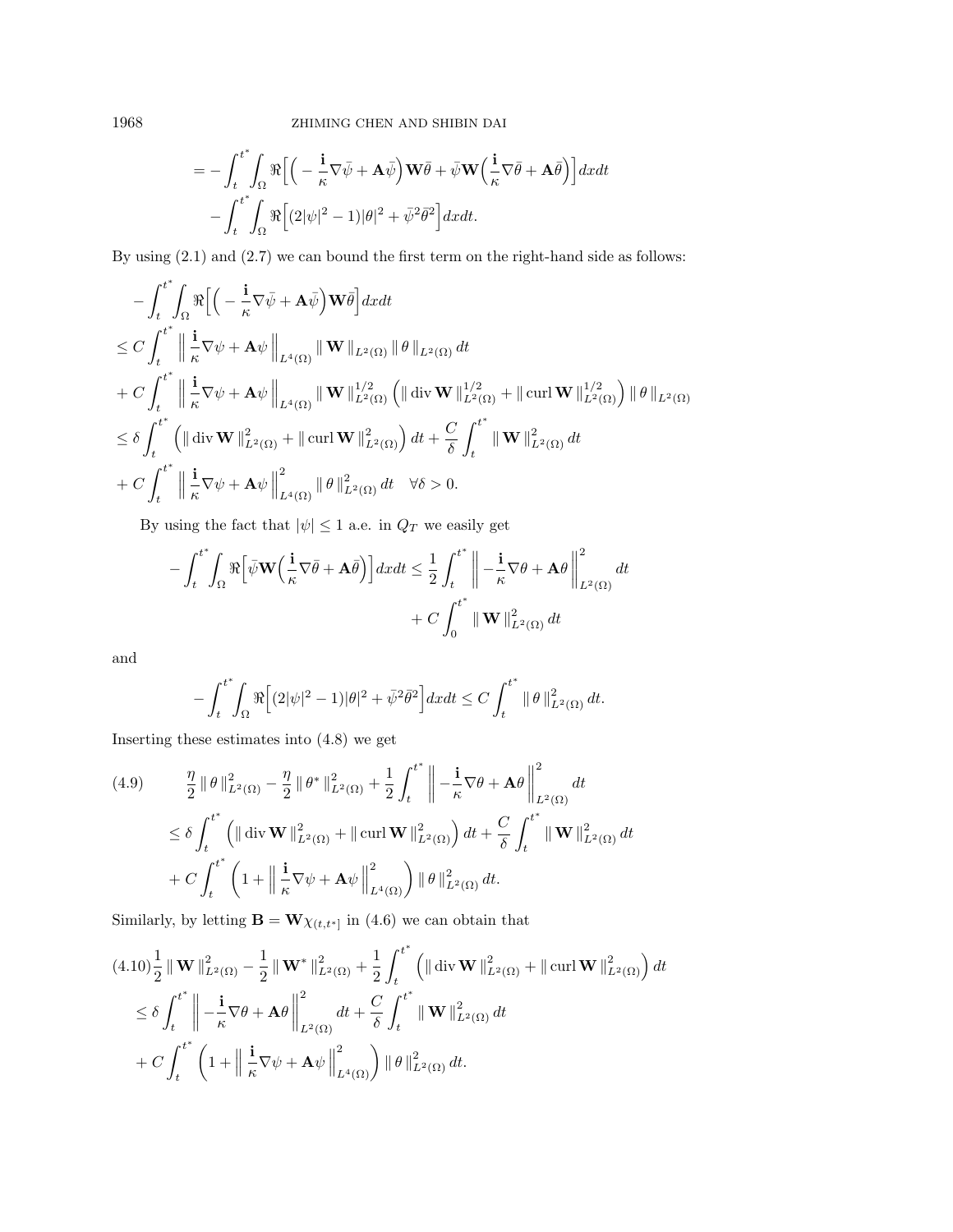Now observe that by (4.7)

$$
\int_0^T \left\| \frac{\mathbf{i}}{\kappa} \nabla \psi + \mathbf{A} \psi \right\|_{L^4(\Omega)}^2 dt \le C.
$$

We conclude after adding (4.9) and (4.10), taking  $\delta$  appropriately small, and using Gronwall inequality that

$$
\max_{0 \le t \le t^*} \|\theta\|_{L^2(\Omega)}^2 + \int_0^{t^*} \left\| -\frac{\mathbf{i}}{\kappa} \nabla \theta + \mathbf{A} \theta \right\|_{L^2(\Omega)}^2 dt \n+ \max_{0 \le t \le t^*} \|\mathbf{W}\|_{L^2(\Omega)}^2 + \int_0^{t^*} \left( \|\operatorname{div} \mathbf{W}\|_{L^2(\Omega)}^2 + \|\operatorname{curl} \mathbf{W}\|_{L^2(\Omega)}^2 \right) dt \n\le C \left( \|\theta^*\|_{L^2(\Omega)}^2 + \|\mathbf{W}^*\|_{L^2(\Omega)}^2 \right).
$$

Now the lemma follows by observing that

$$
\int_{0}^{t^{*}} \|\nabla \theta\|_{L^{2}(\Omega)}^{2} dt \leq C \int_{0}^{t^{*}} \left\| -\frac{\mathbf{i}}{\kappa} \nabla \theta + \mathbf{A} \theta \right\|_{L^{2}(\Omega)}^{2} dt + C \int_{0}^{t^{*}} \|\mathbf{A}\|_{L^{\infty}(\Omega)}^{2} \|\theta\|_{L^{2}(\Omega)}^{2} dt \n\leq C \int_{0}^{t^{*}} \left\| -\frac{\mathbf{i}}{\kappa} \nabla \theta + \mathbf{A} \theta \right\|_{L^{2}(\Omega)}^{2} dt + C \max_{0 \leq t \leq t^{*}} \|\theta\|_{L^{2}(\Omega)}^{2} dt.
$$

This completes the proof.  $\Box$ 

COROLLARY 4.1. The following stability estimates are valid  $\forall 0 < t^* \leq T$ :

$$
\int_0^{t^*} \left( \|\theta\|_{L^4(\Omega)}^4 + \|\mathbf{W}\|_{L^4(\Omega)}^4 \right) dt \leq C \left( \|\theta^*\|_{L^2(\Omega)}^2 + \|\mathbf{W}^*\|_{L^2(\Omega)}^2 \right)^2.
$$

Proof. This is a direct consequence of Lemma 4.1 and (2.7).  $\Box$ To proceed, we set

$$
f_1(\psi, \mathbf{A}; \theta, \mathbf{W}) = -i\eta \kappa \text{div } \mathbf{A}\theta - \frac{i}{\kappa} \text{div } (\mathbf{A}\theta) + \mathbf{A} \left( -\frac{i}{\kappa} \nabla \theta + \mathbf{A}\theta \right) + \left( -\frac{i}{\kappa} \nabla \bar{\psi} + \mathbf{A}\bar{\psi} \right) \mathbf{W} + \left( -\frac{i}{\kappa} \nabla + \mathbf{A} \right) (\bar{\psi} \mathbf{W}) + (2|\psi|^2 - 1)\theta + \bar{\psi}^2 \bar{\theta}
$$

and

$$
\mathbf{g}_1(\psi, \mathbf{A}; \theta, \mathbf{W}) = \Re \Big[ i \eta \kappa \nabla (\psi \theta) + \Big( \frac{i}{\kappa} \nabla \psi + \mathbf{A} \psi \Big) \theta + \Big( -\frac{i}{\kappa} \nabla \theta + \mathbf{A} \theta \Big) \psi \Big] + |\psi|^2 \mathbf{W}.
$$

Then it is easy to see that  $(4.4)$ – $(4.6)$  is the weak formulation of the following linear parabolic equations:

(4.11) 
$$
-\eta \partial_t \theta - \frac{1}{\kappa^2} \Delta \theta + f_1(\psi, \mathbf{A}; \theta, \mathbf{W}) = 0 \text{ in } Q^*,
$$

(4.12) 
$$
-\partial_t \mathbf{W} - \Delta \mathbf{W} + \mathbf{g}_1(\psi, \mathbf{A}; \theta, \mathbf{W}) = 0 \text{ in } Q^*,
$$

(4.13) 
$$
\nabla \theta \cdot \mathbf{n} = 0, \quad \mathbf{W} \cdot \mathbf{n} = 0, \quad \text{curl } \mathbf{W} = 0 \quad \text{on } \Gamma^*,
$$

(4.14)  $\theta(\cdot, t^*) = \theta^*(\cdot), \quad \mathbf{W}(\cdot, t^*) = \mathbf{W}^*(\cdot) \quad \text{on } \Omega,$ 

where  $Q^* = \Omega \times (0, t^*)$  and  $\Gamma^* = \partial \Omega \times (0, t^*)$ .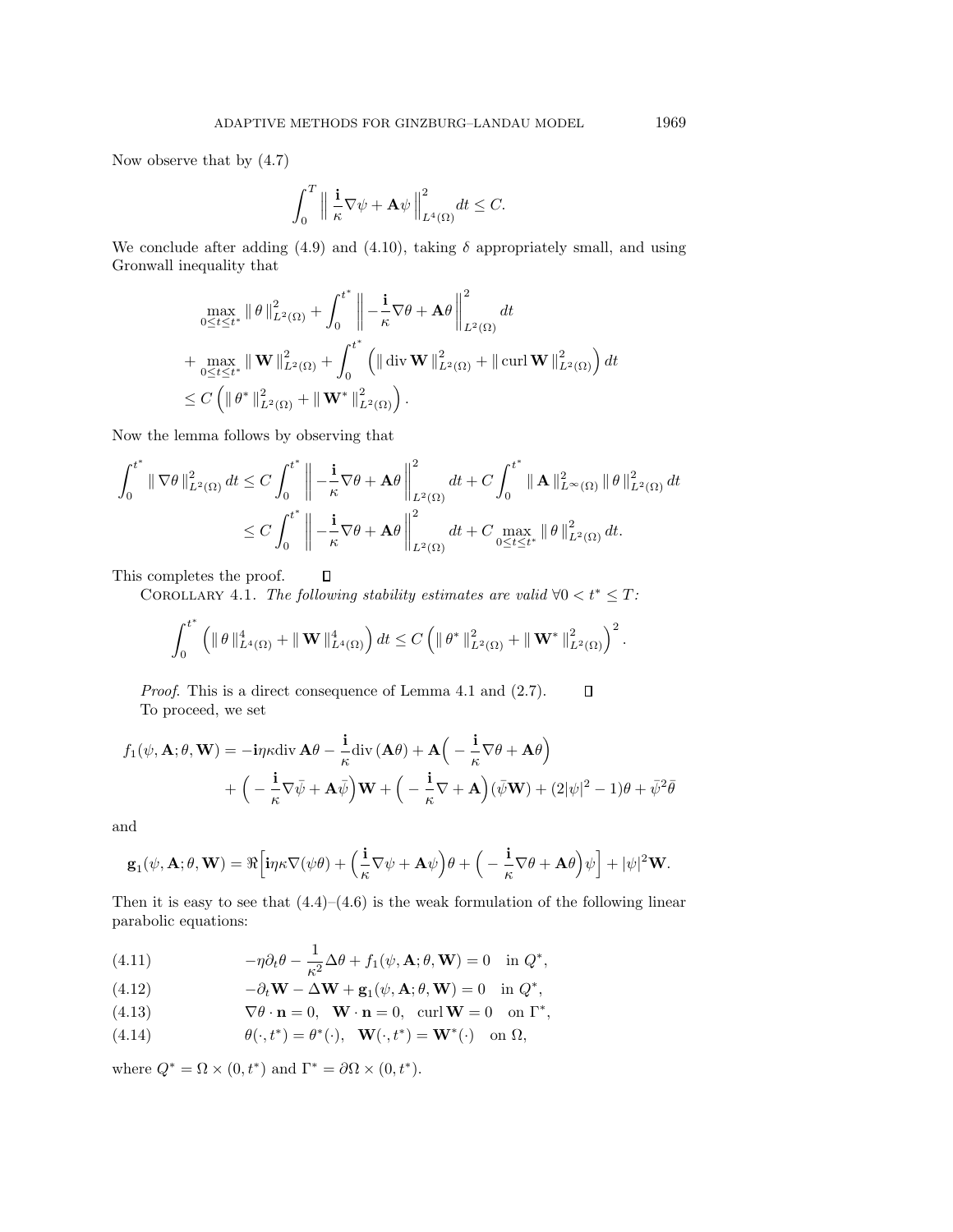LEMMA 4.2. The following stability estimates are valid  $\forall 0 < t^* \leq T$ :

$$
\max_{0 \le t \le t^*} (t^* - t) \left( \|\nabla \theta\|_{L^2(\Omega)}^2 + \|\operatorname{div} \mathbf{W}\|_{L^2(\Omega)}^2 + \|\operatorname{curl} \mathbf{W}\|_{L^2(\Omega)}^2 \right) + \int_0^{t^*} (t^* - t) \left( \|\partial_t \theta\|_{L^2(\Omega)}^2 + \|\partial_t \mathbf{W}\|_{L^2(\Omega)}^2 \right) dt \le C \left( \|\theta^*\|_{L^2(\Omega)}^2 + \|\mathbf{W}^*\|_{L^2(\Omega)}^2 \right).
$$

*Proof.* First we know from Lemma 4.1 that there exists a sequence  $t_j^* \nearrow t^*$  such that

$$
(4.15)(t^* - t_j^*) \Big( \left\| \nabla \theta(t_j^*) \right\|_{L^2(\Omega)}^2 + \left\| \text{div } \mathbf{W}(t_j^*) \right\|_{L^2(\Omega)}^2 + \left\| \text{curl } \mathbf{W}(t_j^*) \right\|_{L^2(\Omega)}^2 \Big) \to 0.
$$

We multiply (4.11) by  $-(t^* - t)\partial_t \bar{\theta}$ , integrate over  $\Omega \times (s, t_j^*]$ , and then take the real part of the equation to obtain that

$$
(4.16) \quad \eta \int_{s}^{t_{j}^{*}} (t^{*}-t) \left\|\partial_{t} \theta\right\|^{2}_{L^{2}(\Omega)} dt = \frac{1}{2\kappa^{2}} \int_{s}^{t_{j}^{*}} (t^{*}-t) \frac{d}{dt} \left\|\nabla \theta\right\|^{2}_{L^{2}(\Omega)} dt + \int_{s}^{t_{j}^{*}} \int_{\Omega} (t^{*}-t) \Re\left[f_{1}(\psi, \mathbf{A}; \theta, \mathbf{W}) \partial_{t} \bar{\theta}\right] dt.
$$

Integrating by parts and using Lemma 4.1 we have

$$
(4.17) \int_{s}^{t_{j}^{*}} (t^{*} - t) \frac{d}{dt} \|\nabla \theta\|_{L^{2}(\Omega)}^{2} dt
$$
  
\n
$$
= \int_{s}^{t_{j}^{*}} \|\nabla \theta\|_{L^{2}(\Omega)}^{2} dt + (t^{*} - t_{j}^{*}) \|\nabla \theta(t_{j}^{*})\|_{L^{2}(\Omega)}^{2} - (t^{*} - s) \|\nabla \theta(s)\|_{L^{2}(\Omega)}^{2}
$$
  
\n
$$
\leq (t^{*} - t_{j}^{*}) \|\nabla \theta(t_{j}^{*})\|_{L^{2}(\Omega)}^{2} - (t^{*} - s) \|\nabla \theta(s)\|_{L^{2}(\Omega)}^{2}
$$
  
\n
$$
+ C(\|\theta^{*}\|_{L^{2}(\Omega)}^{2} + \|\mathbf{W}^{*}\|_{L^{2}(\Omega)}^{2}).
$$

Next, by Lemma 4.1, we easily get that

$$
(4.18) \quad \int_{s}^{t_{j}^{*}} \int_{\Omega} (t^{*} - t) \Re[f_{1}(\psi, \mathbf{A}; \theta, \mathbf{W}) \partial_{t} \bar{\theta}] dt
$$
  
\n
$$
\leq \frac{\eta}{2} \int_{s}^{t_{j}^{*}} (t^{*} - t) \|\partial_{t} \theta\|_{L^{2}(\Omega)}^{2} dt + C \int_{0}^{t^{*}} (t^{*} - t) \|f_{1}(\psi, \mathbf{A}; \theta, \mathbf{W})\|_{L^{2}(\Omega)}^{2} dt
$$
  
\n
$$
\leq \frac{\eta}{2} \int_{s}^{t_{j}^{*}} (t^{*} - t) \|\partial_{t} \theta\|_{L^{2}(\Omega)}^{2} dt + C \left( \|\theta^{*}\|_{L^{2}(\Omega)}^{2} + \|\mathbf{W}^{*}\|_{L^{2}(\Omega)}^{2} \right).
$$

For example, we can estimate the first term in  $f_1(\psi, \mathbf{A}; \theta, \mathbf{W})$  by using (4.7) and Corollary 4.1 as follows:

$$
\int_0^{t^*} \|\mathbf{i}\eta\kappa \mathrm{div}\,\mathbf{A}\theta\|_{L^2(\Omega)}^2 dt \le C \left( \int_0^T \|\mathbf{div}\,\mathbf{A}\|_{L^4(\Omega)}^4 dt \right)^{1/2} \left( \int_0^{t^*} \|\theta\|_{L^4(\Omega)}^4 dt \right)^{1/2} \le C \left( \|\theta^*\|_{L^2(\Omega)}^2 + \|\mathbf{W}^*\|_{L^2(\Omega)}^2 \right).
$$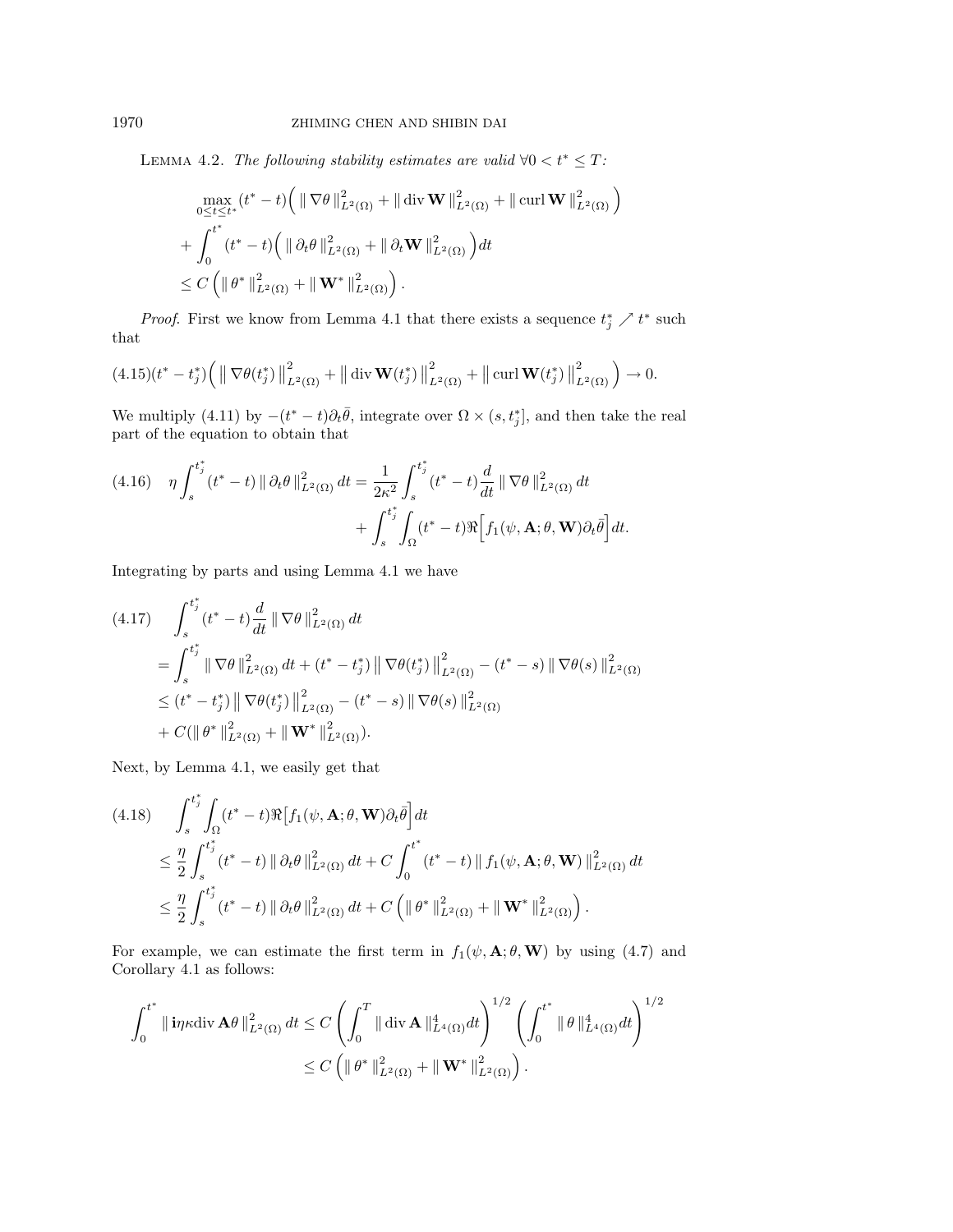Substituting  $(4.17)$ – $(4.18)$  into  $(4.16)$ , letting  $t_j^* \nearrow t^*$ , and using  $(4.15)$ , we get

$$
\frac{\eta}{2} \int_s^{t^*} \|\partial_t \theta\|_{L^2(\Omega)}^2 dt + (t^* - s) \|\nabla \theta(s)\|_{L^2(\Omega)}^2 \leq C \left( \|\theta^*\|_{L^2(\Omega)}^2 + \|\mathbf{W}^*\|_{L^2(\Omega)}^2 \right).
$$

Similarly, we obtain from  $(4.12)$  that

$$
\frac{1}{2} \int_{s}^{t^{*}} (t^{*} - t) \|\partial_{t} \mathbf{W}\|_{L^{2}(\Omega)}^{2} dt + (t^{*} - s) \left( \|\operatorname{div} \mathbf{W}\|_{L^{2}(\Omega)}^{2} + \|\operatorname{curl} \mathbf{W}\|_{L^{2}(\Omega)}^{2} \right)
$$
  

$$
\leq C \left( \|\theta^{*}\|_{L^{2}(\Omega)}^{2} + \|\mathbf{W}^{*}\|_{L^{2}(\Omega)}^{2} \right).
$$

 $\Box$ 

This completes the proof of Lemma 4.2.

LEMMA 4.3. The following stability estimates are valid  $\forall 0 < t^* \leq T$ :

$$
\int_0^{t^*} (t^* - t) \Big( \|\theta\|_{H^2(\Omega)}^2 + \|\mathbf{W}\|_{H^2(\Omega)}^2 \Big) dt \leq C \Big( \|\theta^*\|_{L^2(\Omega)}^2 + \|\mathbf{W}^*\|_{L^2(\Omega)}^2 \Big).
$$

Proof. This is a direct consequence of Lemma 4.2. For instance, since

$$
\int_0^{t^*} \|\mathbf{g}_1(\psi,\mathbf{A};\theta,\mathbf{W})\|_{L^2(\Omega)}^2 dt \leq C \left( \|\theta^*\|_{L^2(\Omega)}^2 + \|\mathbf{W}^*\|_{L^2(\Omega)}^2 \right),
$$

we know from  $(4.12)$ – $(4.13)$  and Lemma 4.2 that

$$
\int_0^{t^*} (t^* - t) \|\Delta \mathbf{W}\|_{L^2(\Omega)}^2 \leq C \left( \|\theta^*\|_{L^2(\Omega)}^2 + \|\mathbf{W}^*\|_{L^2(\Omega)}^2 \right).
$$

This, by (H3), yields

$$
\int_0^{t^*} (t^* - t) \| \mathbf{W} \|^2_{H^2(\Omega)} dt \leq C \left( \| \theta^* \|^2_{L^2(\Omega)} + \| \mathbf{W}^* \|^2_{L^2(\Omega)} \right).
$$

 $\Box$ This completes the proof.

The following corollary follows directly from Lemmas 4.2 and 4.3.

COROLLARY 4.2. The following stability estimates are valid  $\forall t^{m-1} < t^* \leq T$ :

$$
\int_0^{t^{m-1}} \left( \|\partial_t \theta\|_{L^2(\Omega)} + \|\partial_t \mathbf{W}\|_{L^2(\Omega)} + \|\theta\|_{H^2(\Omega)} + \|\mathbf{W}\|_{H^2(\Omega)} \right) dt
$$
  

$$
\leq C \Big( \log \frac{t^*}{t^* - t^{m-1}} \Big)^{1/2} \left( \|\theta^*\|_{L^2(\Omega)} + \|\mathbf{W}^*\|_{L^2(\Omega)} \right).
$$

Now, for any  $t^* \in (t^{m-1}, t^m]$ , we denote by  $t^n \wedge t^* = \min(t^n, t^*)$  and

$$
\theta_{\text{int}}^n = \int_{t^{n-1}}^{t^n \wedge t^*} \theta dt, \quad \mathbf{W}_{\text{int}}^n = \int_{t^{n-1}}^{t^n \wedge t^*} \mathbf{W} dt.
$$

LEMMA 4.4. The following estimates are valid for any  $t^* \in (t^{m-1}, t^m]$ :

$$
\sum_{n=1}^{m} (\| \theta_{\text{int}}^{n} \|_{H^{2}(\Omega)} + \| \mathbf{W}_{\text{int}}^{n} \|_{H^{2}(\Omega)})
$$
  
\n
$$
\leq C \Big( 1 + \log \frac{t^{*}}{t^{*} - t^{m-1}} \Big)^{1/2} \Big( \| \theta^{*} \|_{L^{2}(\Omega)} + \| \mathbf{W}^{*} \|_{L^{2}(\Omega)} \Big).
$$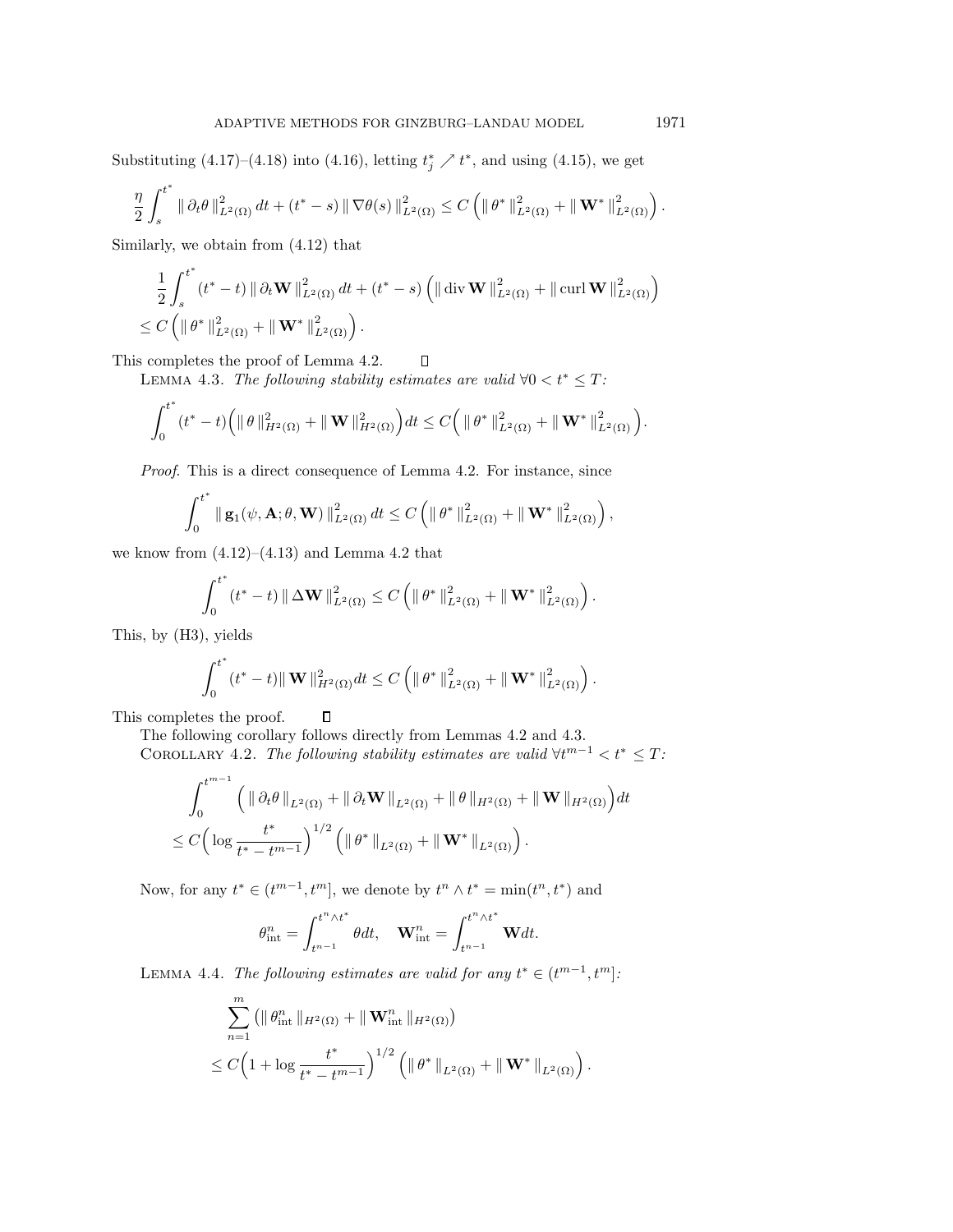*Proof.* We prove only the estimate for  $\theta_{\text{int}}^n$  since the estimate for  $\mathbf{W}_{\text{int}}^n$  is similar. First from Corollary 4.2, Lemma 4.1, and elliptic regularity theory [18] we have that

$$
(4.19) \quad \sum_{n=1}^{m} \|\theta_{\text{int}}^{n}\|_{H^{2}(\Omega)} \leq \int_{0}^{t^{m-1}} \|\theta\|_{H^{2}(\Omega)} dt + \left\| \int_{t^{m-1}}^{t^{*}} \theta dt \right\|_{H^{2}(\Omega)} \leq \int_{0}^{t^{m-1}} \|\theta\|_{H^{2}(\Omega)} dt + C \left\| \int_{t^{m-1}}^{t^{*}} \theta dt \right\|_{L^{2}(\Omega)} + C \left\| \int_{t^{m-1}}^{t^{*}} \Delta \theta dt \right\|_{L^{2}(\Omega)} \leq C \left( 1 + \log \frac{t^{*}}{t^{*} - t^{m-1}} \right)^{1/2} \left( \|\theta^{*}\|_{L^{2}(\Omega)} + \|\mathbf{W}^{*}\|_{L^{2}(\Omega)} \right) \right. \\ \left. + C \left\| \int_{t^{m-1}}^{t^{*}} \Delta \theta dt \right\|_{L^{2}(\Omega)}.
$$

However, from  $(4.11)$  and Lemma 4.1 we have

$$
(4.20) \qquad \left\| \int_{t^{m-1}}^{t^*} \Delta \theta dt \right\|_{L^2(\Omega)}
$$
  
\n
$$
\leq C \left\| \int_{t^{m-1}}^{t^*} \partial_t \theta dt \right\|_{L^2(\Omega)} + C \left\| \int_{t^{m-1}}^{t^*} f_1(\psi, \mathbf{A}; \theta, \mathbf{W}) dt \right\|_{L^2(\Omega)}
$$
  
\n
$$
\leq C \left( \|\theta^*\|_{L^2(\Omega)} + \|\mathbf{W}^*\|_{L^2(\Omega)} \right) + C \int_{t^{m-1}}^{t^*} \|f_1(\psi, \mathbf{A}; \theta, \mathbf{W})\|_{L^2(\Omega)} dt
$$
  
\n
$$
\leq C \left( \|\theta^*\|_{L^2(\Omega)} + \|\mathbf{W}^*\|_{L^2(\Omega)} \right).
$$

For example, the first term in  $f_1(\psi, \mathbf{A}; \theta, \mathbf{W})$  can be estimated by using (4.7) and Corollary 4.1 as follows:

$$
\int_{t^{m-1}}^{t^*} \|\mathbf{i}\eta \kappa \mathrm{div}\,\mathbf{A}\theta\|_{L^2(\Omega)} \, dt \leq C \|\mathbf{div}\,\mathbf{A}\|_{L^4(Q_T)} \|\theta\|_{L^4(Q^*)}
$$
  

$$
\leq C \left( \|\theta^*\|_{L^2(\Omega)} + \|\mathbf{W}^*\|_{L^2(\Omega)} \right).
$$

Inserting  $(4.20)$  into  $(4.19)$  we finally obtain that

$$
\sum_{n=1}^m \|\theta_{\text{int}}^n\|_{H^2(\Omega)} \le C \left(1 + \log \frac{t^*}{t^* - t^{m-1}}\right)^{1/2} \left(\|\theta^*\|_{L^2(\Omega)} + \|\mathbf{W}^*\|_{L^2(\Omega)}\right).
$$

This completes the proof.  $\Box$ 

**5. A posteriori error analysis.** We first denote by the error functions

 $e_{\psi} := \psi - \varphi, \quad \hat{e}_{\psi} = \psi - \hat{\varphi}; \quad e_{\mathbf{A}} := \mathbf{A} - \mathbf{D}, \quad \hat{e}_{\mathbf{A}} := \mathbf{A} - \widehat{\mathbf{D}}.$ 

Let  $h_{\max} = \max_{1 \le n \le N} \bar{h}_n$ , where  $\bar{h}_n = \max_{S \in \mathcal{M}^n} h_S$ , and  $\tau_{\max} = \max_{1 \le n \le N} \tau_n$ . We need the following assumption on the discrete solutions.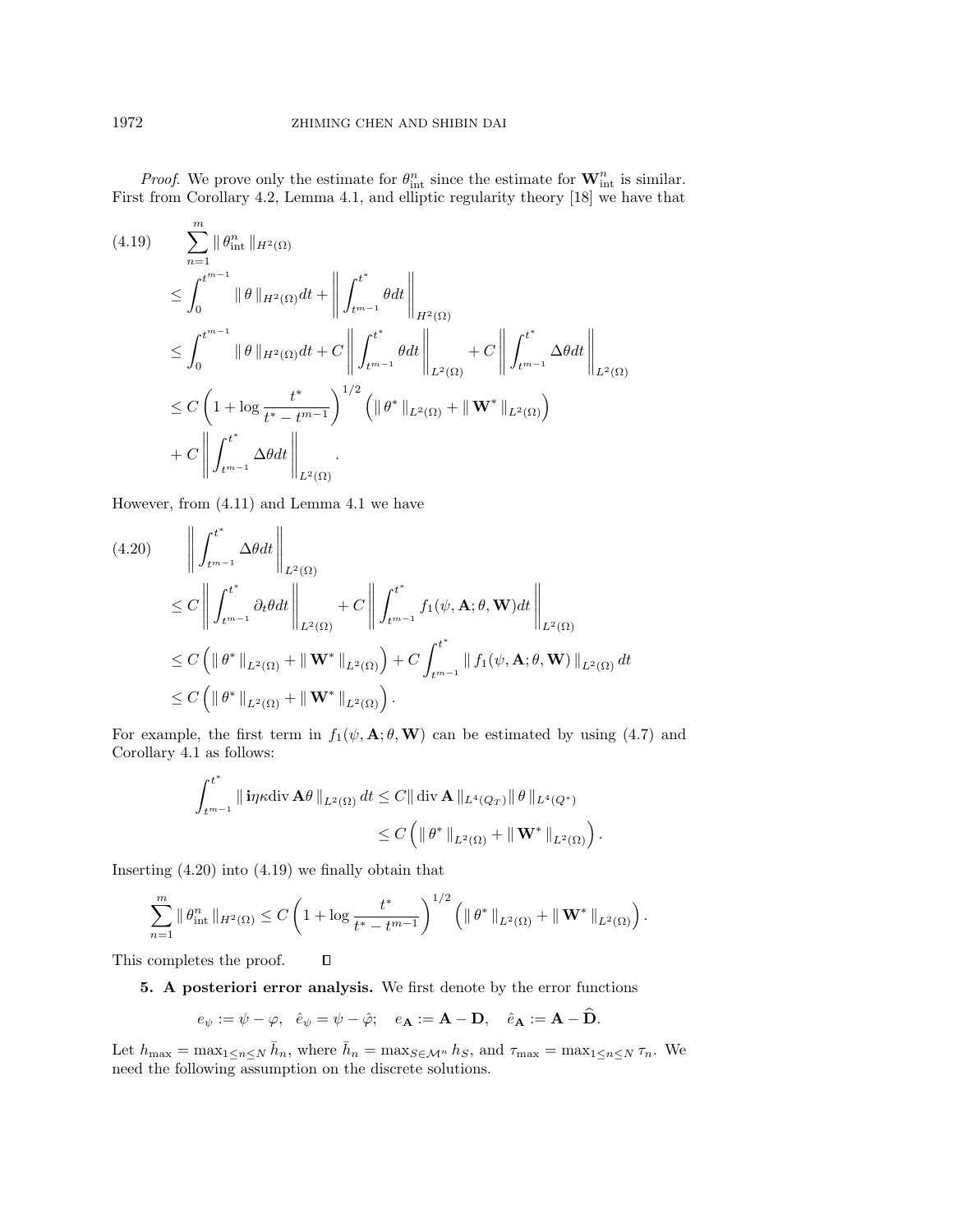(H4) The quantity  $\Lambda = \max_{0 \leq t^* \leq T} \Lambda(t^*)$ , where

$$
\Lambda(t^*) = \left( \int_0^{t^*} \left( || \hat{e}_{\psi} ||_{H^1(\Omega)}^2 + || \hat{e}_{\mathbf{A}} ||_{H^1(\Omega)}^2 \right) dt \right)^3 / \max_{0 \le t \le t^*} \left( || \hat{e}_{\psi} ||_{L^2(\Omega)}^2 + || \hat{e}_{\mathbf{A}} ||_{L^2(\Omega)}^2 \right)
$$

tends to zero as  $(h_{\text{max}}, \tau_{\text{max}}) \rightarrow 0$ .

We remark that this assumption is in fact a *nondegeneracy* assumption. By the a priori error analysis in [6], the following optimal energy a priori error estimates hold under suitable restriction on the mesh changes:

(5.1) 
$$
\max_{0 \le t \le t^m} \left( \| \hat{e}_{\psi} \|_{L^2(\Omega)}^2 + \| \hat{e}_{\mathbf{A}} \|_{L^2(\Omega)}^2 \right) + \int_0^{t^m} \left( \| \hat{e}_{\psi} \|_{H^1(\Omega)}^2 + \| \hat{e}_{\mathbf{A}} \|_{H^1(\Omega)}^2 \right) dt \le C \max_{1 \le n \le m} (\bar{h}_n^2 + \tau_n^2).
$$

Now  $(H4)$  is a direct consequence of the following nondegeneracy assumption: There exists a constant  $C_*$  independent of  $1 \le m \le N$  such that, for any  $t^* \in (t^{m-1}, t^m]$ ,

(5.2) 
$$
\max_{0 \le t \le t^*} \left( \| \hat{e}_{\psi} \|_{L^2(\Omega)} + \| \hat{e}_{\mathbf{A}} \|_{L^2(\Omega)} \right) \ge C_* \max_{1 \le n \le m} (\bar{h}_n^2 + \tau_n).
$$

We note that  $\max_{1 \le n \le m} (\bar{h}_n^2 + \tau_n)$  is the expected optimal  $L^{\infty} L^2$  error estimate for  $\hat{e}_{\psi}$  and  $\hat{e}_{\mathbf{A}}$ . Moreover, following from  $(5.1)$ – $(5.2)$  we now have

$$
\Lambda(t^*) \le C \max_{1 \le n \le m} (\bar{h}_n^2 + \tau_n^2) \quad \forall t^* \in (t^{m-1}, t^m],
$$

which clearly tends to zero as  $(h_{\text{max}}, \tau_{\text{max}}) \rightarrow 0$ .

Let  $h_k = \max_{1 \leq n \leq m} h_n$ . The inequality (5.2) is guaranteed [1], for example, if  $|D_{x_ix_j}\psi(x, t^k)| + |D_{x_ix_j}A(x, t^k)| \geq C > 0$   $\forall x$  in a region  $D_1 \subset \Omega$ , where the local mesh size is larger than  $C\bar{h}_k$ , and  $|D_t\psi(x,t)| + |D_t\mathbf{A}(x,t)| \geq C > 0$  for all  $(x,t)$ in some cylinder domain  $D_2 \times [t_1, t_2] \subset \Omega \times [0, t^*]$ , where the local time-step size is bounded below by  $C \max_{1 \leq n \leq m} \tau_n$ . Therefore, given the vortex structure of the solutions of the time-dependent Ginzburg–Landau model, the assumption  $(5.2)$  is not very restrictive. In the extreme case when the solution  $\psi$  and **A** are both linear in space and constant in time, the assumption (5.2) is not valid as we might have  $\hat{e}_{\psi} = 0$ and  $\hat{e}_{\mathbf{A}} = 0$ . However, in this case, the higher order terms  $\mathcal{R}_7(\theta, \mathbf{W})$  and  $\mathcal{R}_8(\theta, \mathbf{W})$  in the error representation formula below vanish and thus assumption  $(H4)$  is no longer necessary in deriving the a posteriori error estimate.

THEOREM 5.1. Let  $(H1)$ – $(H4)$  be satisfied. Then there exist two positive constants  $h^*, \tau^*$  and a constant C depending only on  $h^*, \tau^*, \eta, \kappa, \Omega, T$ , the norms of  $\psi_0, \mathbf{A}_0, H$ indicated in hypotheses (H1)–(H2), and the minimum angle of the mesh  $\mathcal{M}^n$  such that for  $h_{\text{max}} \leq h^*$  and  $\tau_{\text{max}} \leq \tau^*$  the following a posteriori error estimates hold for any  $0 \leq t^m \leq T$ :

$$
\|\psi^m - \varphi^m\|_{L^2(\Omega)} + \|\mathbf{A}^m - \mathbf{D}^m\|_{L^2(\Omega)} \leq C\mathcal{E}_0 + C\Big(1 + \log\frac{t^m}{\tau_m}\Big)^{1/2}\sum_{i=1}^6 \mathcal{E}_i,
$$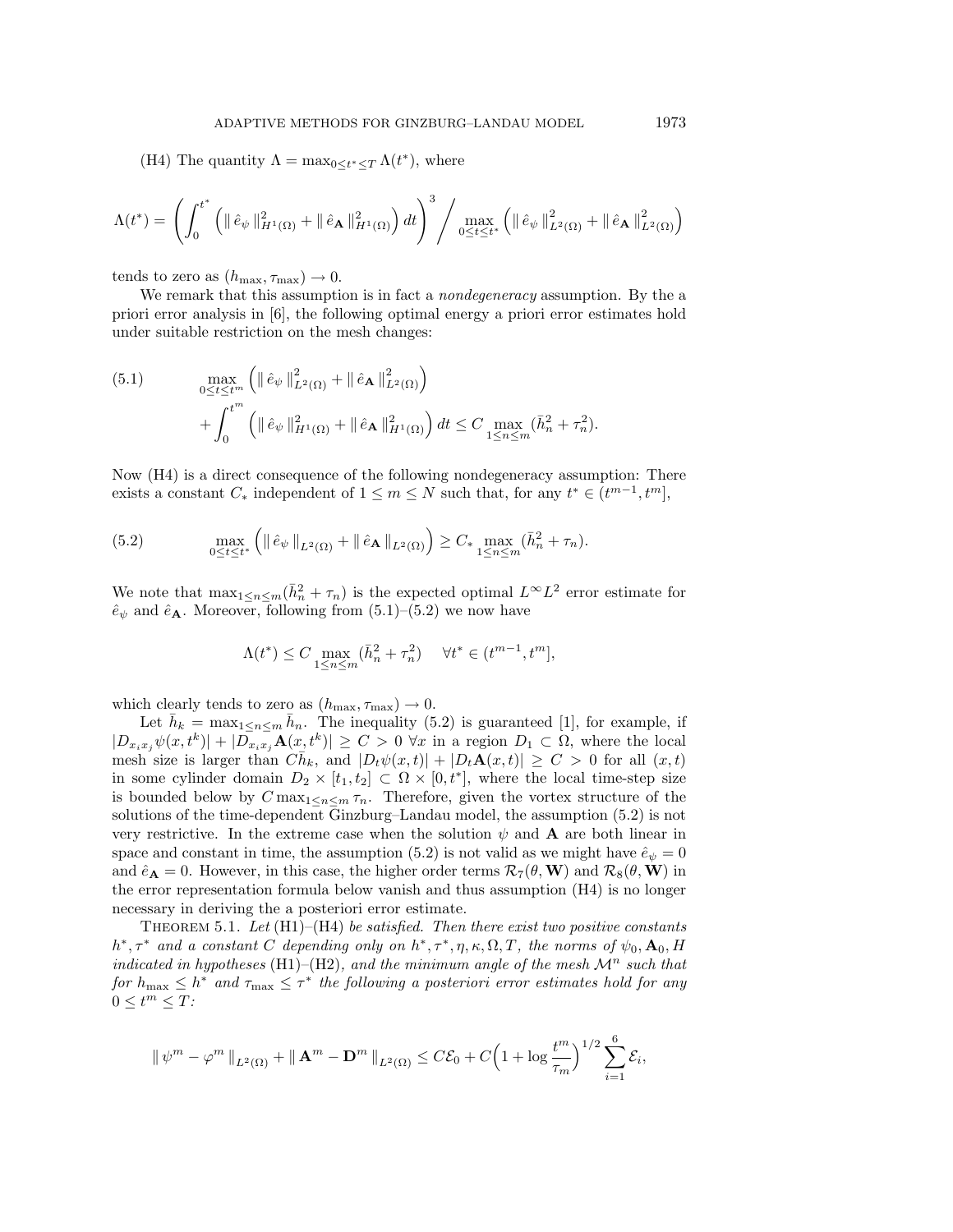where  $\mathcal{E}_i = \max_{1 \le n \le m} \mathcal{E}_i^n$  and the error indicators  $\mathcal{E}_0$  and  $\mathcal{E}_i^n$  are given by  $\mathcal{E}_0$  :=  $\|\psi_0 - I^0 \psi_0\|_{L^2(\Omega)} + \|\mathbf{A}_0 - I^0 \mathbf{A}_0\|$ initial error,  $\mathcal{E}_1^n \quad := \left\| \, \varphi^n - \mathcal{P}_n \varphi^{n-1} \, \right\|_{L^2(\Omega)} + \left\| \, \mathbf{D}^n - \mathbf{P}_n \mathbf{D}^{n-1} \, \right\|_{L^2(\Omega)}$  $+ \|\mathbf{g}(\varphi^n, \mathbf{D}^n) - \mathbf{P}_n[\mathbf{g}(\varphi^{n-1}, \mathbf{D}^{n-1})]\|$ time residual,  $\mathcal{E}_2^n \quad := + \big\| \, \mathbf{D}^{n-1} - \mathbf{P}_n \mathbf{D}^{n-1} \, \big\|_{L^2(\Omega)} + \big\| \, \varphi^{n-1} - \mathcal{P}_n \varphi^{n-1} \, \big\|_{L^2(\Omega)}$  $+$  $h_n^2$  $\tau_n$  $\left(\mathbf{D}^{n}-\mathbf{P}_{n}\mathbf{D}^{n-1}\right)\Bigg\Vert_{L^{2}(\Omega)}$  $+$   $\Big\|$  $h_n^2$  $\tau_n$  $\left( \varphi^{n-1} - \mathcal{P}_n \varphi^{n-1} \right) \bigg\|_{L^2(\Omega)}$ coarsening,  $\mathcal{E}_3^n$  =  $\| h_n^2 R_\psi^n \|_{L^2(\Omega)} + \| h_n^2 R_\mathbf{A}^n \|$ interior residual,  $\mathcal{E}_4^n \quad := \|\|h_n^{3/2} \llbracket \nabla \varphi^n \rrbracket_e\,\|_{L^2(\Omega)} + \|\|h_n^{3/2} \llbracket \operatorname{div} \mathbf{D}^n \rrbracket_e\,\|_{L^2(\Omega)}$  $+\|\hat{h}_n^{3/2}\| \text{curl } \mathbf{D}^n\|_e \|\|_{L^2(\Omega)}$  *jump residual,*  $\mathcal{E}_5^n \quad := \|\| h_n^{3/2} \nabla \varphi^n \cdot \mathbf{n} \,\|_{L^2(\partial \Omega)}$  $+\||h_n^{3/2}(\operatorname{curl} \mathbf{D}^n - I^n H^n)\||_{L^2(\partial\Omega)}$  boundary residual,  $\mathcal{E}_6^n := \max_{t^{n-1} \le t \le t^n} \| H - I^n H^n \|_{L^2(\partial \Omega)}$  boundary error.

We first derive an error representation formula using the dual problem in section 3 and then use the Galerkin orthogonality property to complete the proof.

**5.1. Error representation formula.** To prove Theorem 5.1 we first derive an explicit representation formula for the error  $\|\psi - \varphi\|_{L^2(\Omega)}$  and  $\|\mathbf{A} - \mathbf{D}\|_{L^2(\Omega)}$  based on the linear dual problem (4.4)–(4.6). We first multiply (4.11) by  $(\psi - \hat{\varphi})$ , (4.12) by  $(**A** – **D**)$ , and integrate in space and in time from 0 to  $t^*$ . We examine the various contributions in turn. Since  $\hat{\varphi}$ ,  $\hat{\mathbf{D}}$  are piecewise constant in time, we have

$$
-\eta \int_0^{t^*} \langle \partial_t \theta, \psi - \hat{\varphi} \rangle dt = \eta \int_0^{t^*} \left( \langle \theta, \partial_t (\psi - \varphi) \rangle + \langle \partial_t \theta, \hat{\varphi} - \varphi \rangle \right) dt + \eta \langle \theta^0, \psi_0 - \varphi^0 \rangle - \eta \langle \theta^*, \psi(t^*) - \varphi(t^*) \rangle
$$

and

$$
-\int_0^{t^*} \left\langle \partial_t \mathbf{W}, \mathbf{A} - \widehat{\mathbf{D}} \right\rangle dt = \int_0^{t^*} \left( \langle \mathbf{W}, \partial_t (\mathbf{A} - \mathbf{D}) \rangle + \left\langle \partial_t \mathbf{W}, \widehat{\mathbf{D}} - \mathbf{D} \right\rangle \right) dt + \langle \mathbf{W}^0, \mathbf{A}_0 - \mathbf{D}^0 \rangle - \langle \mathbf{W}^*, \mathbf{A}(t^*) - \mathbf{D}(t^*) \rangle.
$$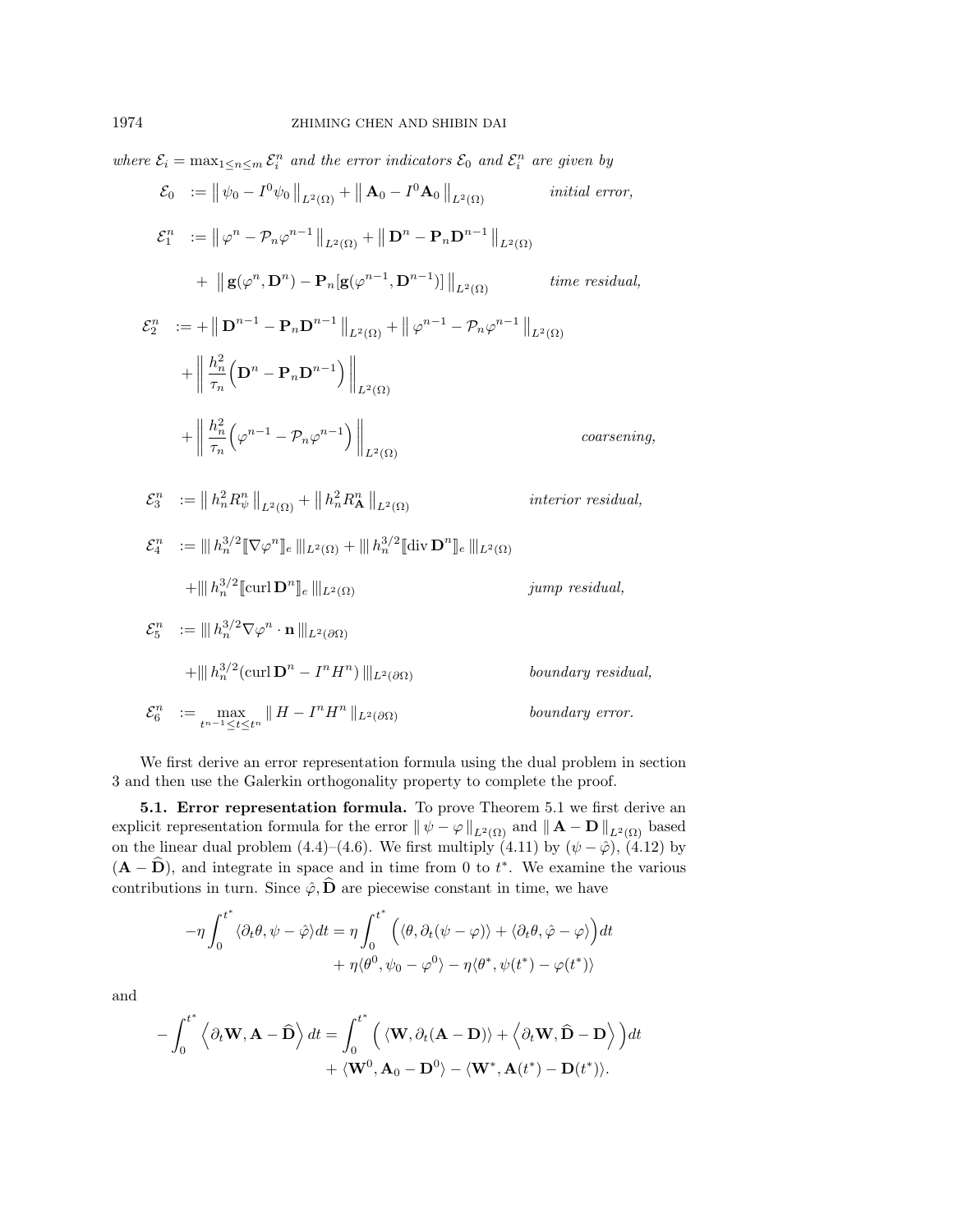Integrating by parts we get

$$
-\int_0^{t^*} \frac{1}{\kappa^2} \langle \Delta \theta, \psi - \hat{\varphi} \rangle dt = \int_0^{t^*} \frac{1}{\kappa^2} \langle \nabla \theta, \nabla (\psi - \hat{\varphi}) \rangle dt,
$$
  

$$
-\int_0^{t^*} \langle \Delta \mathbf{W}, \mathbf{A} - \hat{\mathbf{D}} \rangle dt = \int_0^{t^*} \left( \langle \text{div } \mathbf{W}, \text{div } (\mathbf{A} - \hat{\mathbf{D}}) \rangle + \langle \text{curl } \mathbf{W}, \text{curl } (\mathbf{A} - \hat{\mathbf{D}}) \rangle \right) dt.
$$

Collecting these equalities and making use of  $(2.5)$ – $(2.6)$ , we easily end up with

(5.3) 
$$
\eta \|\psi(t^*) - \varphi(t^*)\|_{L^2(\Omega)} + \|\mathbf{A}(t^*) - \mathbf{D}(t^*)\|_{L^2(\Omega)}
$$
  
\n
$$
\leq 2 \sup_{(\theta^*, \mathbf{W}^*) \in \mathcal{L}^2(\Omega) \times \mathbf{L}^2(\Omega)} \frac{\Re\big[\eta\langle\theta^*, \psi(t^*) - \varphi(t^*)\rangle + \langle \mathbf{W}^*, \mathbf{A}(t^*) - \mathbf{D}(t^*)\rangle\big]}{\|\theta^*\|_{L^2(\Omega)} + \|\mathbf{W}^*\|_{L^2(\Omega)}}\]
$$
  
\n
$$
= 2 \sup_{(\theta^*, \mathbf{W}^*) \in \mathcal{L}^2(\Omega) \times \mathbf{L}^2(\Omega)} \frac{\Re[\mathcal{R}(\theta, \mathbf{W})]}{\|\theta^*\|_{L^2(\Omega)} + \|\mathbf{W}^*\|_{L^2(\Omega)}},
$$

where  $R$ , the parabolic residual, is the following distribution:

$$
(5.4) \mathcal{R}(\theta, \mathbf{W})
$$
  
\n
$$
= \eta \langle \theta^0, \psi_0 - \varphi^0 \rangle + \langle \mathbf{W}^0, \mathbf{A}_0 - \mathbf{D}^0 \rangle
$$
  
\n
$$
+ \int_0^{t^*} \left( \eta \langle \partial_t \theta, \hat{\varphi} - \varphi \rangle + \langle \partial_t \mathbf{W}, \hat{\mathbf{D}} - \mathbf{D} \rangle \right) dt
$$
  
\n
$$
- \int_0^{t^*} \left( \eta \langle \partial_t \varphi, \theta \rangle + \frac{1}{\kappa^2} \langle \nabla \hat{\varphi}, \nabla \theta \rangle + \langle f(\hat{\varphi}, \hat{\mathbf{D}}), \theta \rangle \right) dt
$$
  
\n
$$
- \int_0^{t^*} \left( \langle \partial_t \mathbf{D}, \mathbf{W} \rangle + \langle \operatorname{div} \hat{\mathbf{D}}, \operatorname{div} \mathbf{W} \rangle + \langle \operatorname{curl} \hat{\mathbf{D}}, \operatorname{curl} \mathbf{W} \rangle + \langle \mathbf{g}(\hat{\varphi}, \hat{\mathbf{D}}), \mathbf{W} \rangle \right) dt
$$
  
\n
$$
+ \int_0^{t^*} \langle \langle H, \mathbf{W} \cdot \boldsymbol{\tau} \rangle \rangle dt
$$
  
\n
$$
+ \int_0^{t^*} \left( \langle f(\hat{\varphi}, \hat{\mathbf{D}}) - f(\psi, \mathbf{A}), \theta \rangle + \langle f_1(\psi, \mathbf{A}; \theta, \mathbf{W}), \psi - \hat{\varphi} \rangle \right) dt
$$
  
\n
$$
+ \int_0^{t^*} \left( \langle \mathbf{g}(\hat{\varphi}, \hat{\mathbf{D}}) - \mathbf{g}(\psi, \mathbf{A}), \mathbf{W} \rangle + \langle \mathbf{g}_1(\psi, \mathbf{A}; \theta, \mathbf{W}), \mathbf{A} - \hat{\mathbf{D}} \rangle \right) dt.
$$

The first five terms in  $(5.4)$  which depend solely on the discrete quantities and data will yield the desired a posteriori error estimates upon using the stability bounds in section 4. The last two terms in  $R$  which depend both on the discrete and continuous solutions will be shown that they are indeed of higher order and thus can be controlled by the error in the left side of  $(5.3)$  via  $(H4)$ .

**5.2. Residuals.** We first derive the so-called Galerkin orthogonality property by rewriting the discrete problem  $(3.2)$ – $(3.3)$  for  $t^{n-1} < t \leq t^n$ ,  $(\omega, \mathbf{B}) \in \mathcal{H}^1(\Omega) \times \mathbf{H}^1_n(\Omega)$ , and  $(\widetilde{\omega}, \widetilde{\mathbf{B}}) \in \mathcal{V}^n \times \mathbf{V}_0^n$ , as follows:

(5.5) 
$$
\eta \langle \partial_t \varphi, \omega \rangle + \frac{1}{\kappa^2} \langle \nabla \hat{\varphi}, \nabla \omega \rangle + \langle f(\varphi^n, \mathbf{D}^n), \omega \rangle \n= \eta \left\langle \frac{\mathcal{P}_n \varphi^{n-1} - \varphi^{n-1}}{\tau_n}, \omega \right\rangle + \langle R^n_{\psi}, \omega - \widetilde{\omega} \rangle + \frac{1}{\kappa^2} \langle \nabla \varphi^n, \nabla (\omega - \widetilde{\omega}) \rangle,
$$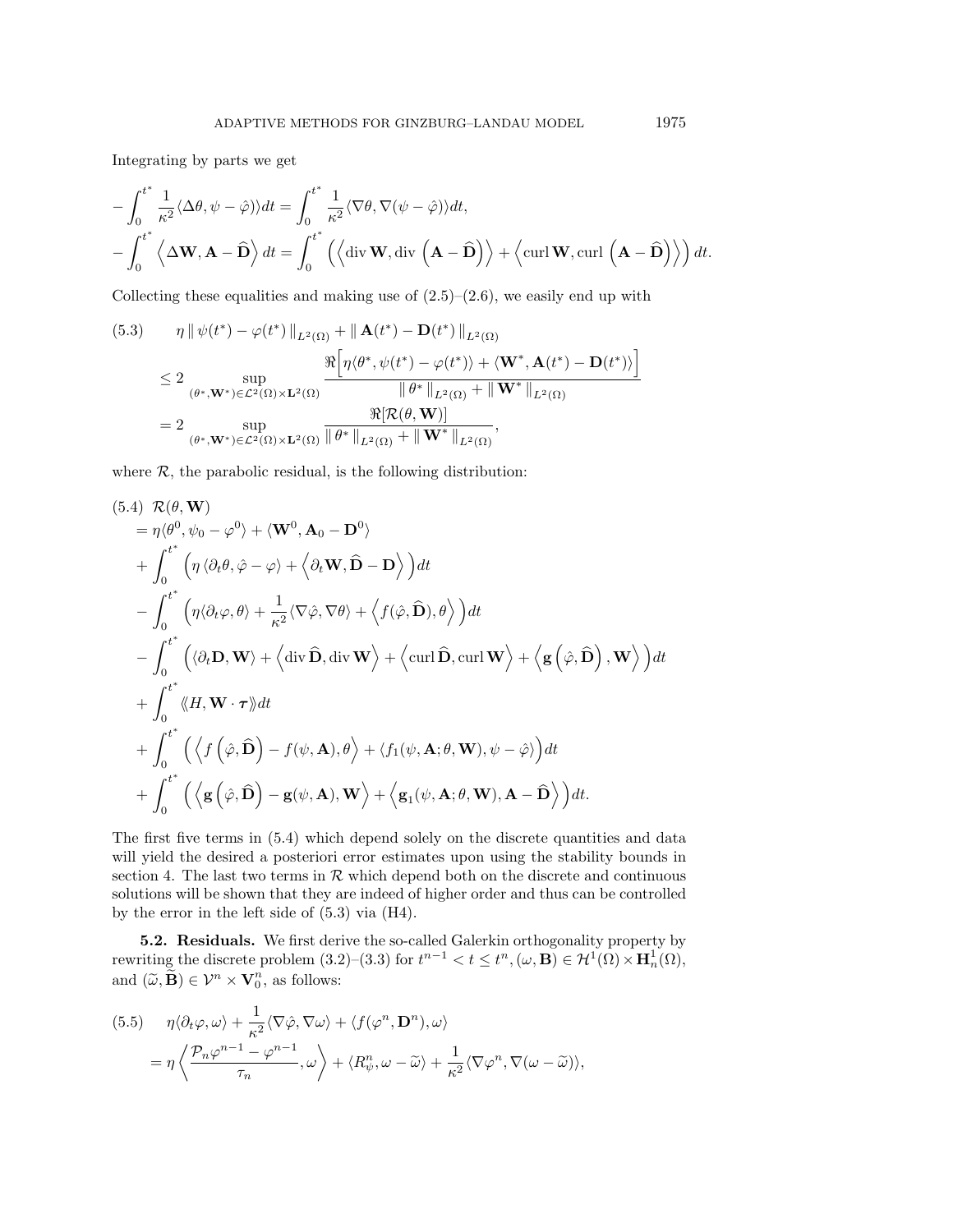1976 ZHIMING CHEN AND SHIBIN DAI

(5.6) 
$$
\langle \partial_t \mathbf{D}, \mathbf{B} \rangle + \langle \operatorname{div} \widehat{\mathbf{D}}, \operatorname{div} \mathbf{B} \rangle + \langle \operatorname{curl} \widehat{\mathbf{D}}, \operatorname{curl} \mathbf{B} \rangle + \langle \mathbf{P}_n[\mathbf{g}(\varphi^{n-1}, \mathbf{D}^{n-1})], \mathbf{B} \rangle
$$
  
\n
$$
= \langle \frac{\mathbf{P}_n \mathbf{D}^{n-1} - \mathbf{D}^{n-1}}{\tau_n}, \mathbf{B} \rangle + \langle R_\mathbf{A}^n, \mathbf{B} - \widetilde{\mathbf{B}} \rangle + \langle \operatorname{div} \mathbf{D}^n, \operatorname{div} (\mathbf{B} - \widetilde{\mathbf{B}}) \rangle
$$
  
\n
$$
+ \langle \operatorname{curl} \mathbf{D}^n, \operatorname{curl} (\mathbf{B} - \widetilde{\mathbf{B}}) \rangle + \langle \langle I^n H^n, \widetilde{\mathbf{B}} \cdot \boldsymbol{\tau} \rangle \rangle.
$$

By taking  $(\omega, \mathbf{B}) = (\theta, \mathbf{W})$  in (5.5)–(5.6) and selecting  $(\tilde{\omega}, \tilde{\mathbf{B}})$  to be

$$
\widetilde{\omega}(\cdot,t) = I^n \theta(\cdot,t), \quad \widetilde{\mathbf{B}}(\cdot,t) = I^n \mathbf{W}(\cdot,t) \quad \forall t^{n-1} < t \le t^n,
$$

we then obtain an explicit expression for the residual  $\mathcal{R}(\theta, \mathbf{W}) = \sum_{i=0}^{8} \mathcal{R}_i(\theta, \mathbf{W})$  of  $(5.4)$ , where, for any  $t^* \in (t^{m-1}, t^m]$ ,

$$
\mathcal{R}_{0}(\theta, \mathbf{W}) = \eta \langle \theta^{0}, \psi_{0} - I^{0} \psi_{0} \rangle + \langle \mathbf{W}^{0}, \mathbf{A}_{0} - I^{0} \mathbf{A}_{0} \rangle,
$$
\n
$$
\mathcal{R}_{1}(\theta, \mathbf{W}) = \int_{0}^{t^{*}} \left( \eta \langle \partial_{t} \theta, \hat{\varphi} - \varphi \rangle + \langle \partial_{t} \mathbf{W}, \hat{\mathbf{D}} - \mathbf{D} \rangle \right) dt,
$$
\n
$$
\mathcal{R}_{2}(\theta, \mathbf{W}) = \sum_{n=1}^{m} \int_{t^{n-1}}^{t^{n} \wedge t^{*}} \left( \eta \left\langle \frac{\varphi^{n-1} - \mathcal{P}_{n} \varphi^{n-1}}{\tau_{n}}, \theta \right\rangle + \left\langle \frac{\mathbf{D}^{n-1} - \mathbf{P}_{n} \mathbf{D}^{n-1}}{\tau_{n}}, \mathbf{W} \right\rangle \right) dt,
$$
\n
$$
\mathcal{R}_{3}(\theta, \mathbf{W}) = \sum_{n=1}^{m} \int_{t^{n-1}}^{t^{n} \wedge t^{*}} \left( \langle R_{\psi}^{n}, I^{n} \theta - \theta \rangle + \langle R_{\mathbf{A}}^{n}, I^{n} \mathbf{W} - \mathbf{W} \rangle \right) dt,
$$
\n
$$
\mathcal{R}_{4}(\theta, \mathbf{W}) = \sum_{n=1}^{m} \int_{t^{n-1}}^{t^{n} \wedge t^{*}} \left( \frac{1}{\kappa^{2}} \langle \nabla \varphi^{n}, \nabla (I^{n} \theta - \theta) \rangle \right) dt
$$
\n
$$
+ \sum_{n=1}^{m} \int_{t^{n-1}}^{t^{n} \wedge t^{*}} \left( \langle \text{div } \mathbf{D}^{n}, \text{div } (I^{n} \mathbf{W} - \mathbf{W}) \rangle + \langle \text{curl } \mathbf{D}^{n}, \text{curl } (I^{n} \mathbf{W} - \mathbf{W}) \rangle \right),
$$
\n
$$
\mathcal{R}_{5}(\theta, \mathbf{W}) = \sum_{n=1}^{m} \int_{t^{n-1}}^{t^{n} \wedge t^{*}} \langle \mathbf{P
$$

Here  $t^n \wedge t^* = \min(t^n, t^*)$ . The rest of the arguments consists of estimating the terms  $\mathcal{R}_i$  separately. For convenience, we denote by in what follows

$$
\Phi^* = \left\|\, \theta^*\, \right\|_{L^2(\Omega)} + \left\|\, \mathbf{W}^*\, \right\|_{L^2(\Omega)}.
$$

First by using Lemma 4.1 we easily get

$$
|\mathcal{R}_0(\theta, \mathbf{W})| + |\mathcal{R}_5(\theta, \mathbf{W})| \leq C\Phi^*(\mathcal{E}_0 + \mathcal{E}_1).
$$

Denote by  $l(t)$  the piecewise linear function  $l(t) := \tau_n^{-1} (t^n - t)$ ; then

$$
\hat{\varphi} - \varphi = l(t)(\varphi^n - \varphi^{n-1}), \quad \hat{\mathbf{D}} - \mathbf{D} = l(t)(\mathbf{D}^n - \mathbf{D}^{n-1}) \quad \forall t^{n-1} < t \leq t^n.
$$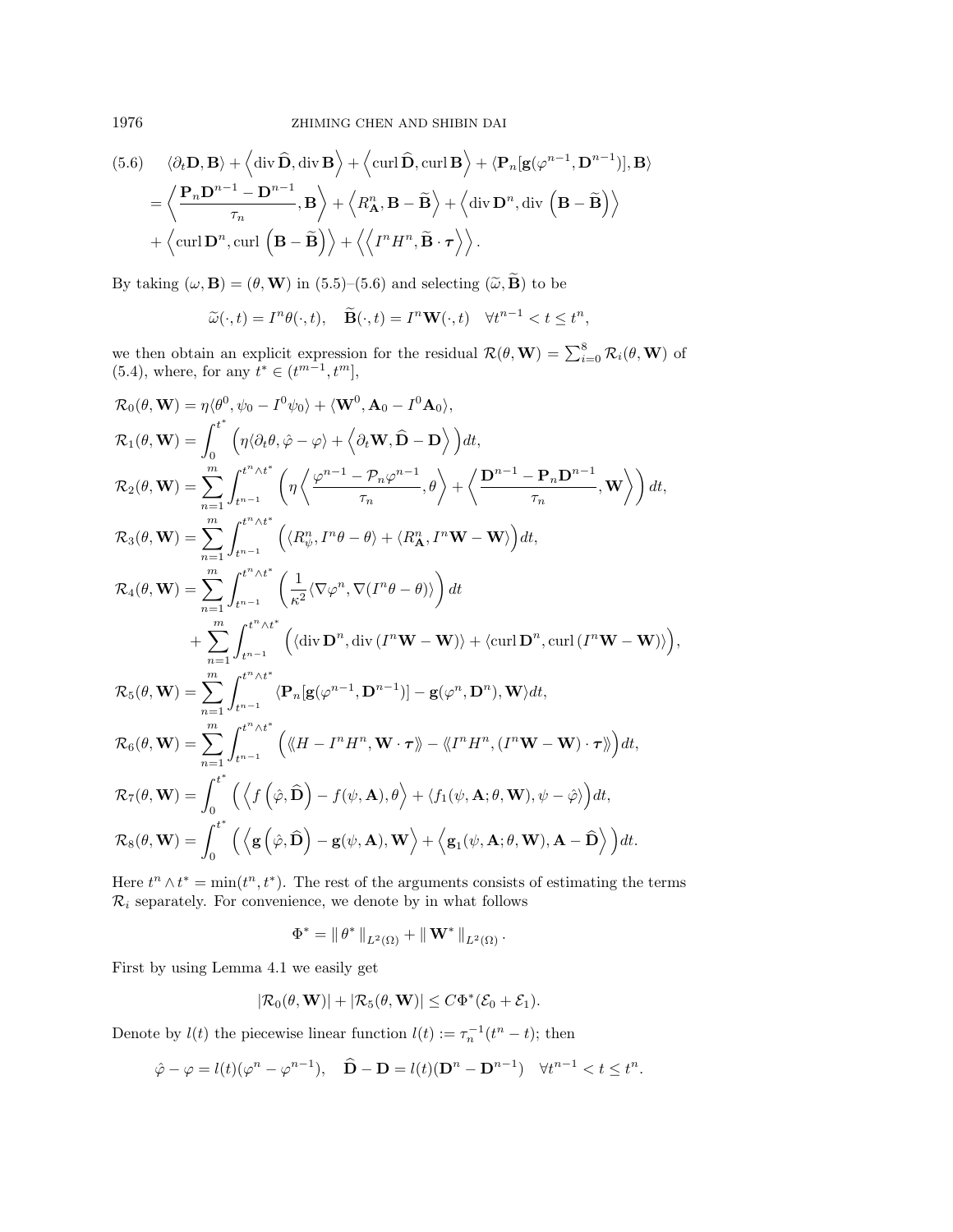Thus we have

$$
\mathcal{R}_1(\theta, \mathbf{W}) = \sum_{n=1}^{m-1} \int_{t^{n-1}}^{t^n} l(t) \Big( \eta \langle \partial_t \theta, \varphi^n - \varphi^{n-1} \rangle + \langle \partial_t \mathbf{W}, \mathbf{D}^n - \mathbf{D}^{n-1} \rangle \Big) dt + \int_{t^{m-1}}^{t^*} \frac{t^m - t}{\tau_m} \Big( \eta \langle \partial_t \theta, \varphi^m - \varphi^{m-1} \rangle + \langle \partial_t \mathbf{W}, \mathbf{D}^m - \mathbf{D}^{m-1} \rangle \Big) dt := \mathcal{R}_{1a}(\theta, \mathbf{W}) + \mathcal{R}_{1b}(\theta, \mathbf{W}).
$$

By Corollary 4.2 we have

$$
|\mathcal{R}_{1a}(\theta, \mathbf{W})| \le C \Big( \log \frac{t^*}{t^* - t^{m-1}} \Big)^{1/2} \Phi^*(\mathcal{E}_1 + \mathcal{E}_2).
$$

Integrating by parts and using Lemma 4.1 we get

$$
\mathcal{R}_{1b}(\theta, \mathbf{W}) = \frac{1}{\tau_m} \int_{t^{m-1}}^{t^*} \left( \eta \langle \varphi^m - \varphi^{m-1}, \theta \rangle + \langle \mathbf{D}^m - \mathbf{D}^{m-1}, \mathbf{W} \rangle \right) dt + \frac{t^m - t^*}{\tau_m} \left( \eta \langle \theta^*, \varphi^m - \varphi^{m-1} \rangle + \langle \mathbf{W}^*, \mathbf{D}^m - \mathbf{D}^{m-1} \rangle \right) - \left( \eta \langle \theta^{m-1}, \varphi^m - \varphi^{m-1} \rangle + \langle \mathbf{W}^{m-1}, \mathbf{D}^m - \mathbf{D}^{m-1} \rangle \right) \leq C \Phi^* \left( \left\| \varphi^m - \varphi^{m-1} \right\|_{L^2(\Omega)} + \left\| \mathbf{D}^m - \mathbf{D}^{m-1} \right\|_{L^2(\Omega)} \right).
$$

Thus

$$
|\mathcal{R}_1(\theta, \mathbf{W})| \le C\left(1 + \log \frac{t^*}{t^* - t^{m-1}}\right)^{1/2} \Phi^*(\mathcal{E}_1 + \mathcal{E}_2).
$$

By Lemma 4.4, the definition of the projection operator  $\mathcal{P}_n : \mathcal{L}^2(\Omega) \to \mathcal{V}^n$  and the interpolation estimate (3.1), we have

$$
\sum_{n=1}^{m} \int_{t^{n-1}}^{t^{n} \wedge t^{*}} \left\langle \frac{\varphi^{n-1} - \mathcal{P}_n \varphi^{n-1}}{\tau_n}, \theta \right\rangle dt
$$
\n
$$
= \sum_{n=1}^{m} \tau_n^{-1} \langle \varphi^{n-1} - \mathcal{P}_n \varphi^{n-1}, \theta_{\text{int}}^n - I^n \theta_{\text{int}}^n \rangle
$$
\n
$$
\leq C \max_{1 \leq n \leq m} \left\| \frac{h_n^2}{\tau_n} (\varphi^{n-1} - \mathcal{P}_n \varphi^{n-1}) \right\|_{L^2(\Omega)} \sum_{n=1}^{m} \|\theta_{\text{int}}^n\|_{H^2(\Omega)}
$$
\n
$$
\leq C \left( 1 + \log \frac{t^*}{t^* - t^{m-1}} \right)^{1/2} \Phi^* \mathcal{E}_2.
$$

The same argument then leads to

$$
|\mathcal{R}_2(\theta, \mathbf{W})| \le C \left(1 + \log \frac{t^*}{t^* - t^{m-1}}\right)^{1/2} \Phi^* \mathcal{E}_2.
$$

Again, by Lemma 4.4 and (3.1), we obtain

$$
|\mathcal{R}_3(\theta, \mathbf{W})| \leq \sum_{n=1}^m \left( \|h_n^2 R_{\psi}^n\|_{L^2(\Omega)} \|\theta_{\text{int}}^n\|_{H^2(\Omega)} + \|h_n^2 R_{\mathbf{A}}^n\|_{L^2(\Omega)} \|\mathbf{W}_{\text{int}}^n\|_{H^2(\Omega)} \right)
$$
  

$$
\leq C \left( 1 + \log \frac{t^*}{t^* - t^{m-1}} \right)^{1/2} \Phi^* \mathcal{E}_3.
$$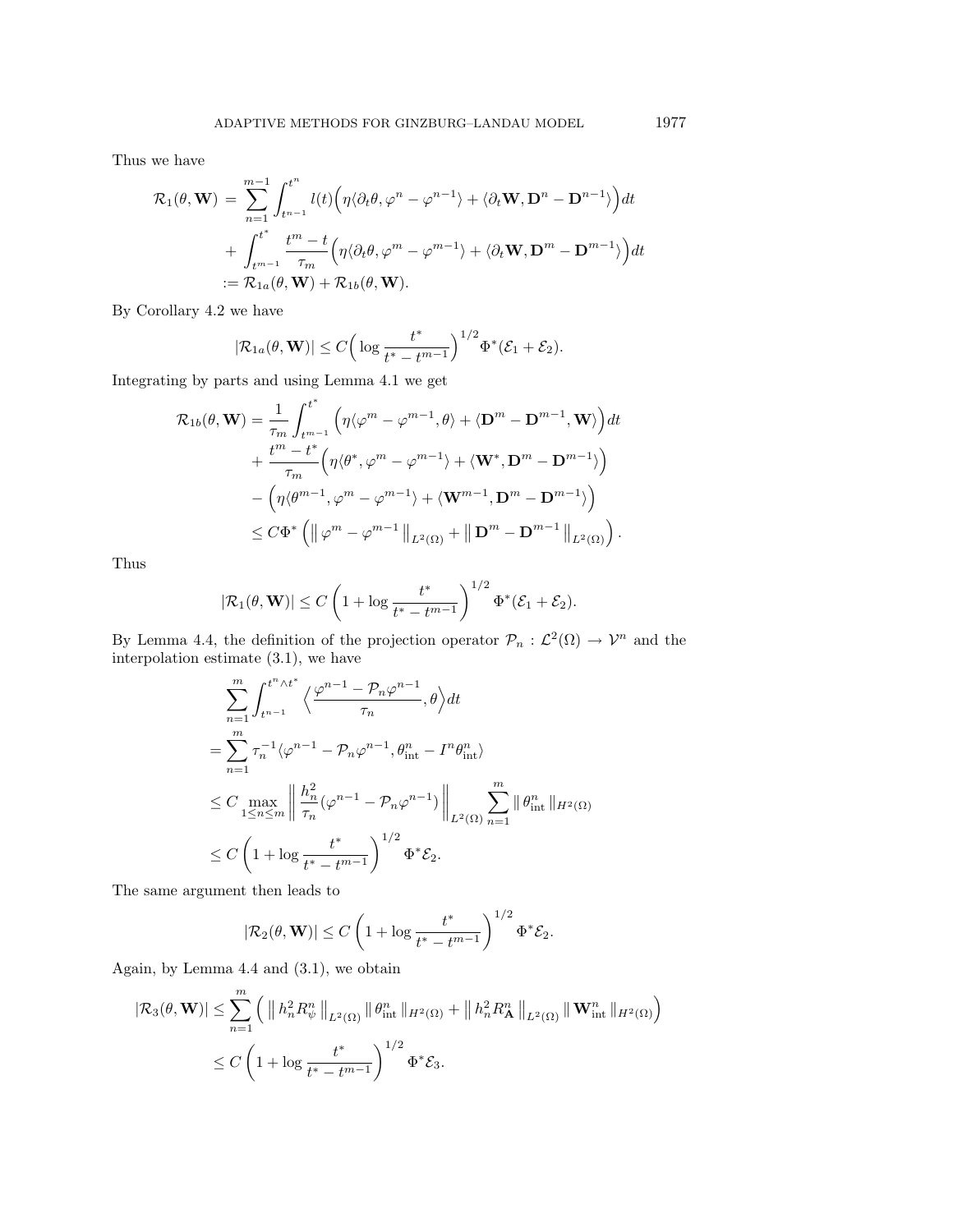We decompose the integral  $\langle \nabla \varphi^n, \nabla (I^n \theta - \theta) \rangle$  over all elements  $S \in \mathcal{M}^n$  and next integrate by parts to obtain the equivalent expression

$$
\langle \nabla \varphi^n, \nabla (I^n \theta - \theta) \rangle = \sum_{e \in \mathcal{B}^n} \langle \! \langle [\nabla \varphi^n] \! ]_e, \theta - I^n \theta \rangle \! \rangle_e + \langle \! \langle \nabla \varphi^n \cdot \mathbf{n}, I^n \theta - \theta \rangle \! \rangle,
$$

where  $\langle \langle \cdot, \cdot \rangle \rangle_e$  denotes the  $L^2$ -scalar product on  $e \in \mathcal{B}^n$ , and  $[\nabla \varphi^n]_e$  is defined in (3.5). In view of the interpolation estimate  $(3.1)$  we obtain

$$
\sum_{n=1}^m \int_{t^{n-1}}^{t^n \wedge t^*} \langle \nabla \varphi^n, \nabla (I^n \theta - \theta) \rangle dt \leq \sum_{n=1}^m \| h_n^{3/2} [\nabla \varphi^n]_e \, \|_{L^2(\Omega)} \| \theta_{\text{int}}^n \|_{H^2(\Omega)}.
$$

Since  $\mathbf{W}, I^n \mathbf{W} \in \mathbf{H}_n^1(\Omega)$ , we have, after decomposing the integral and integrating by parts, that

(5.7) 
$$
\langle \operatorname{div} \mathbf{D}^n, \operatorname{div} (I^n \mathbf{W} - \mathbf{W}) \rangle = \sum_{e \in \mathcal{B}^n} \langle \! \langle \operatorname{div} \mathbf{D}^n \rangle \! \rangle_e, (\mathbf{W} - I^n \mathbf{W}) \cdot \mathbf{n}_e \rangle \! \rangle_e,
$$

(5.8) 
$$
\langle \operatorname{curl} \mathbf{D}^n, \operatorname{curl} (I^n \mathbf{W} - \mathbf{W}) \rangle = \sum_{e \in \mathcal{B}^n} \langle \langle [\operatorname{curl} \mathbf{D}^n]_e, (\mathbf{W} - I^n \mathbf{W}) \cdot \boldsymbol{\tau}_e \rangle \rangle_e
$$
  
+  $\langle \langle \operatorname{curl} \mathbf{D}^n - I^n H^n, (I^n \mathbf{W} - \mathbf{W}) \cdot \boldsymbol{\tau} \rangle \rangle + \langle \langle I^n H^n, (I^n \mathbf{W} - \mathbf{W}) \cdot \boldsymbol{\tau} \rangle \rangle$ 

where  $\tau_e = (-n_2^e, n_1^e)^T$  is the unit tangent of  $e \in \mathcal{B}^n$ . Since the last term in (5.8) cancels out a similar term in  $\mathcal{R}_6$ , we add  $\mathcal{R}_4$  and  $\mathcal{R}_6$ , employ (3.1), and Lemma 4.4, and get

$$
|\mathcal{R}_4(\theta, \mathbf{W}) + \mathcal{R}_6(\theta, \mathbf{W})| \le C \left(1 + \log \frac{t^*}{t^* - t^{m-1}}\right)^{1/2} \Phi^*(\mathcal{E}_4 + \mathcal{E}_5 + \mathcal{E}_6).
$$

Now we turn to the estimate of  $\Re[\mathcal{R}_7(\theta, \mathbf{W}) + \mathcal{R}_8(\theta, \mathbf{W})]$ , which is different in nature. Recall that  $\hat{e}_{\psi} = \psi - \hat{\varphi}$  and  $\hat{e}_{\mathbf{A}} = \mathbf{A} - \hat{\mathbf{D}}$ ; we obtain by simple calculations that

(5.9) 
$$
\mathcal{R}[\mathcal{R}_{7}(\theta, \mathbf{W}) + \mathcal{R}_{8}(\theta, \mathbf{W})]
$$
  
\n
$$
= \int_{0}^{t^{*}} \int_{\Omega} \mathcal{R} \Big[ \Big( \frac{\mathbf{i}}{\kappa} - \mathbf{i} \eta \kappa \Big) \text{div} \,\hat{e}_{\mathbf{A}} \hat{e}_{\psi} \theta \Big] dx dt
$$
  
\n
$$
+ \int_{0}^{t^{*}} \int_{\Omega} \mathcal{R} \Big[ \frac{2\mathbf{i}}{\kappa} \hat{e}_{\mathbf{A}} \nabla \hat{e}_{\psi} \theta \Big] dx dt
$$
  
\n
$$
+ \int_{0}^{t^{*}} \int_{\Omega} \mathcal{R} \Big[ \Big( \hat{e}_{\mathbf{A}} \hat{e}_{\psi} \Big( \mathbf{A} + \hat{\mathbf{D}} \Big) + |\hat{e}_{\mathbf{A}}|^{2} \psi + \hat{e}_{\psi}^{2} \bar{\psi} + \hat{\varphi} |\hat{e}_{\psi}|^{2} + \psi |\hat{e}_{\psi}|^{2} \Big) \theta \Big]
$$
  
\n
$$
+ \int_{0}^{t^{*}} \int_{\Omega} \mathcal{R} \Big[ \frac{\mathbf{i}}{\kappa} \nabla \hat{e}_{\psi} \bar{\hat{e}}_{\psi} - 2 \hat{e}_{\mathbf{A}} \bar{\hat{e}}_{\psi} \psi + \hat{\mathbf{D}} |\hat{e}_{\psi}|^{2} \Big] \mathbf{W} dx dt
$$
  
\n
$$
:= (\mathbf{I}) + \dots + (\mathbf{IV}).
$$

By Hölder inequality,  $(2.7)$ , and Corollary 4.1, we get

$$
\begin{aligned} |(\mathbf{I})| &\leq \int_0^{t^*} \|\operatorname{div} \hat{e}_{\mathbf{A}}\|_{L^2(\Omega)} \|\hat{e}_{\psi}\|_{L^4(\Omega)} \|\theta\|_{L^4(\Omega)} dt \\ &\leq C \left( \int_0^{t^*} \|\theta\|_{L^4(\Omega)}^4 dt \right)^{1/4} \left( \int_0^{t^*} \|\operatorname{div} \hat{e}_{\mathbf{A}}\|_{L^2(\Omega)}^{4/3} \|\hat{e}_{\psi}\|_{H^1(\Omega)}^{2/3} \|\hat{e}_{\psi}\|_{L^2(\Omega)}^{2/3} dt \right)^{3/4} \end{aligned}
$$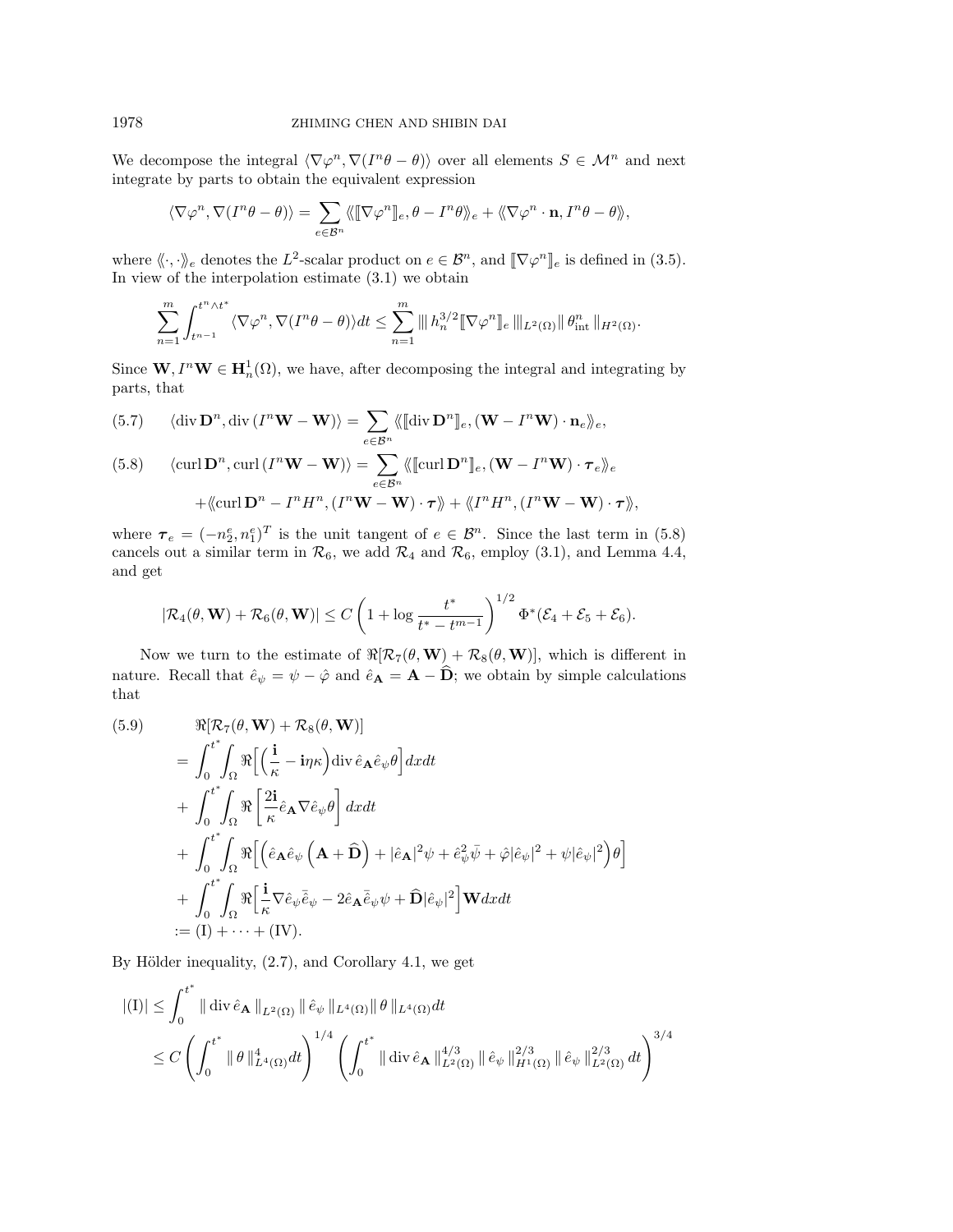$$
\leq C\Phi^* \max_{0\leq t\leq t^*} \|\hat{e}_{\psi}\|_{L^2(\Omega)}^{1/2} \left(\int_0^{t^*} \|\operatorname{div} \hat{e}_{\mathbf{A}}\|_{L^2(\Omega)}^{4/3} \|\hat{e}_{\psi}\|_{H^1(\Omega)}^{2/3} dt\right)^{3/4}
$$
  

$$
\leq C\Phi^* \max_{0\leq t\leq t^*} \|\hat{e}_{\psi}\|_{L^2(\Omega)}^{1/2} \left(\int_0^{t^*} \|\hat{e}_{\mathbf{A}}\|_{H^1(\Omega)}^2\right)^{1/2} \left(\int_0^{t^*} \|\hat{e}_{\psi}\|_{H^1(\Omega)}^2 dt\right)^{1/4}
$$
  

$$
\leq C\Phi^* \Lambda(t^*)^{1/4} \max_{0\leq t\leq t^*} \left(\|\hat{e}_{\psi}\|_{L^2(\Omega)} + \|\hat{e}_{\mathbf{A}}\|_{L^2(\Omega)}\right),
$$

where

$$
\Lambda(t^*) = \left( \int_0^{t^*} \left( \|\hat{e}_{\psi}\|_{H^1(\Omega)}^2 + \|\hat{e}_{\mathbf{A}}\|_{H^1(\Omega)}^2 \right) dt \right)^3 / \max_{0 \le t \le t^*} \left( \|\hat{e}_{\psi}\|_{L^2(\Omega)}^2 + \|\hat{e}_{\mathbf{A}}\|_{L^2(\Omega)}^2 \right).
$$

Similarly, we have

$$
\begin{split} |(\text{II})| &\leq C\Phi^* \max_{0\leq t\leq t^*} \|\hat{e}_{\mathbf{A}}\|_{L^2(\Omega)}^{1/2} \left(\int_0^{t^*} \|\hat{e}_{\psi}\|_{H^1(\Omega)}^2\right)^{1/2} \left(\int_0^{t^*} \|\hat{e}_{\mathbf{A}}\|_{H^1(\Omega)}^2 dt\right)^{1/4} \\ &\leq C\Phi^* \Lambda (t^*)^{1/4} \max_{0\leq t\leq t^*} \left(\|\hat{e}_{\psi}\|_{L^2(\Omega)} + \|\hat{e}_{\mathbf{A}}\|_{L^2(\Omega)}\right). \end{split}
$$

The first term in  $(III)$  can be estimated by  $(4.7)$ , Corollary 4.1, and  $(2.7)$  as follows:

$$
\int_{0}^{t^{*}} \int_{\Omega} \Re[\hat{e}_{\mathbf{A}} \hat{e}_{\psi}(\mathbf{A} + \hat{\mathbf{D}})\theta] dx dt \n= \int_{0}^{t^{*}} \int_{\Omega} \Re[2\hat{e}_{\mathbf{A}} \hat{e}_{\psi} \mathbf{A}\theta - |\hat{e}_{\mathbf{A}}|^{2} \hat{e}_{\psi}\theta] dx dt \n\leq \int_{0}^{t^{*}} ||\hat{e}_{\mathbf{A}} ||_{L^{4}(\Omega)} ||\hat{e}_{\psi} ||_{L^{4}(\Omega)} || \mathbf{A} ||_{L^{4}(\Omega)} ||\theta ||_{L^{4}(\Omega)} dt \n+ \int_{0}^{t^{*}} ||\hat{e}_{\mathbf{A}} ||_{L^{4}(\Omega)}^{2} ||e_{\psi} ||_{L^{4}(\Omega)} ||\theta ||_{L^{4}(\Omega)} dt \n\leq C \Phi^{*} \left( \int_{0}^{t^{*}} ||\hat{e}_{\mathbf{A}} ||_{L^{4}(\Omega)}^{2} ||\hat{e}_{\psi}||_{L^{4}(\Omega)}^{2} dt \right)^{1/2} + C \Phi^{*} \left( \int_{0}^{t^{*}} ||\hat{e}_{\mathbf{A}} ||_{L^{4}(\Omega)}^{8/3} ||\hat{e}_{\psi}||_{L^{4}(\Omega)}^{4/3} dt \right)^{3/4} \n\leq C \Phi^{*} \max_{0 \leq t \leq t^{*}} \left( ||\hat{e}_{\mathbf{A}} ||_{L^{2}(\Omega)}^{1/2} ||\hat{e}_{\psi}||_{L^{2}(\Omega)}^{1/2} \right) \left( \int_{0}^{t^{*}} ||\hat{e}_{\psi}||_{H^{1}(\Omega)}^{2} \right)^{1/4} \left( \int_{0}^{t^{*}} ||\hat{e}_{\mathbf{A}} ||_{H^{1}(\Omega)}^{2} dt \right)^{1/4} \n+ C \Phi^{*} \max_{0 \leq t \leq t^{*}} \left( ||\hat{e}_{\mathbf{A}} ||_{L^{2}(\Omega)} ||\hat{e}_{\psi}||_{L^{2}(\Omega)}^{1/2} \right) \left( \int_{0}^{t^{*}} ||\hat{e}_{\psi}||_{H^{1}(\Omega)}^{2} \right)^{1/4} \left( \int_{0}^{t^{*}} ||\hat{e}_{\mathbf{A}}
$$

The other terms in  $(III), (IV)$  can be estimated similarly to obtain

$$
\left| \left( \textrm{III} \right) \right| + \left| \left( \textrm{IV} \right) \right| \leq C \Phi^* \Lambda (t^*)^{\alpha} \max_{0 \leq t \leq t^*} \left( \parallel \hat{e}_{\psi} \parallel_{L^2(\Omega)} + \parallel \hat{e}_{\mathbf{A}} \parallel_{L^2(\Omega)} \right)^{\beta}
$$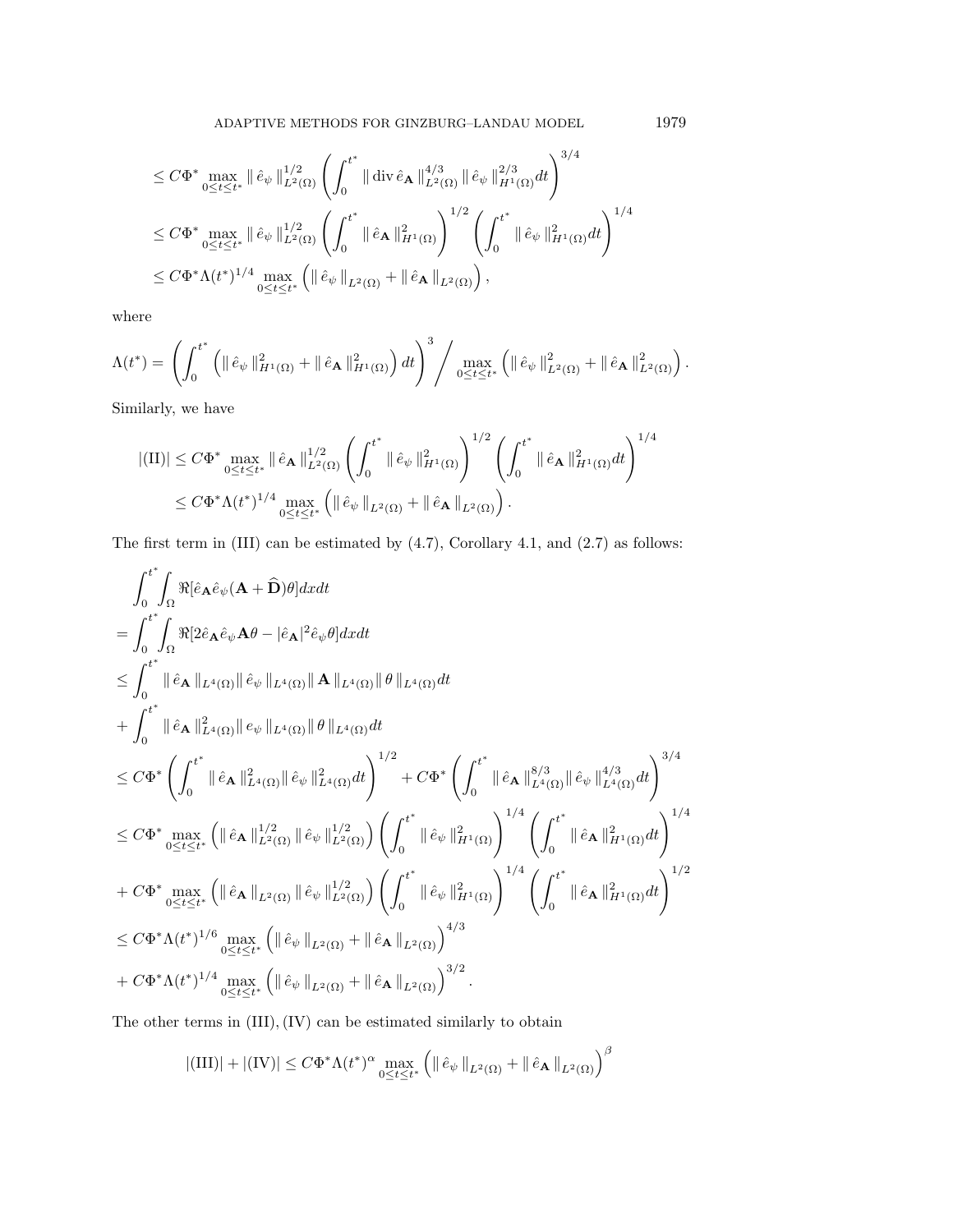for some  $\alpha > 0$  and  $\beta \geq 1$ . Substituting the above estimates into (5.9) we finally obtain that

$$
\left| \Re[\mathcal{R}_7(\theta,\mathbf{W})+\mathcal{R}_8(\theta,\mathbf{W})]\right|\leq C\Phi^*\Lambda(t^*)^{\alpha}\max_{0\leq t\leq t^*}\left(\left\|\left.\hat{e}_{\psi}\right.\right\|_{L^2(\Omega)}+\left\|\left.\hat{e}_{\mathbf{A}}\right.\right\|_{L^2(\Omega)}\right)^{\beta}
$$

for some  $\alpha > 0$  and  $\beta \geq 1$ .

**5.3. Proof of Theorem 5.1.** Collecting the above estimates for  $\mathcal{R}_i$ , and inserting them into (5.3), we obtain that

(5.10) 
$$
\eta \|\psi(t^*) - \varphi(t^*)\|_{L^2(\Omega)} + \|\mathbf{A}(t^*) - \mathbf{D}(t^*)\|_{L^2(\Omega)}
$$

$$
\leq C\mathcal{E}_0 + C\left(1 + \log \frac{t^*}{t^* - t^{m-1}}\right)^{1/2} \sum_{i=1}^6 \mathcal{E}_i
$$

$$
+ C\Lambda(t^*)^{\alpha} \max_{0 \leq t \leq t^*} \left(\|\hat{e}_{\psi}\|_{L^2(\Omega)} + \|\hat{e}_{\mathbf{A}}\|_{L^2(\Omega)}\right)^{\beta}
$$

for some  $\alpha > 0$  and  $\beta \geq 1$ . However,

$$
\begin{aligned} \|\hat{e}_{\psi}\|_{L^2(\Omega)} &\leq \|\psi - \varphi\|_{L^2(\Omega)} + \|\varphi - \hat{\varphi}\|_{L^2(\Omega)} \\ &\leq \|\psi - \varphi\|_{L^2(\Omega)} + \max_{1 \leq n \leq m} \|\varphi^n - \varphi^{n-1}\|_{L^2(\Omega)} \\ &\leq \|\psi - \varphi\|_{L^2(\Omega)} + (\mathcal{E}_1 + \mathcal{E}_2) \quad \forall t \in (0, t^*], \end{aligned}
$$

and

$$
\|\hat{e}_{\mathbf{A}}\|_{L^2(\Omega)} \le \|\mathbf{A} - \mathbf{D}\|_{L^2(\Omega)} + (\mathcal{E}_1 + \mathcal{E}_2) \qquad \forall t \in (0, t^*].
$$

We use (3.4) and (H4) to conclude that for sufficiently small  $h_{\text{max}}$  and  $\tau_{\text{max}}$ , the rightmost term in  $(5.10)$  can be absorbed into the left-hand side, and thus

$$
\|\psi^m - \varphi^m\|_{L^2(\Omega)} + \|\mathbf{A}^m - \mathbf{D}^m\|_{L^2(\Omega)} \leq C\mathcal{E}_0 + C\Big(1 + \log\frac{t^m}{\tau_m}\Big)^{1/2} \sum_{i=1}^6 \mathcal{E}_i.
$$

This completes the proof.  $\Box$ 

**6. Numerical simulation.** In this section we explain first how the estimators from section 5 can be used for mesh and time-step modification and then document the performance of the resulting adaptive method. In the computations we used the software "Finite Element Program Automatic Generator" by Guoping Liang and an adaptive mesh generator developed by Jian Zhang, which is based on the bisection strategy proposed in [3].

**6.1. Adaptive method.** We use the estimators in Theorem 5.1 to equidistribute the space contribution by refining and coarsening of the mesh  $\mathcal{M}^n$  and time contribution by modifying the time-step  $\tau_n$ . We take the constant C in the a posteriori error estimate equal to 1 and ignore the  $\log(t^m/\tau_m)$  term. We observe that the time residual  $\mathcal{E}_1^n$  and the boundary error  $\mathcal{E}_6^n$  serve to adjust the  $\tau_n$ ; all other estimators provide information for space adaption of  $\mathcal{M}^n$ . For any  $S \in \mathcal{M}^n$ , we split the estimators  $\mathcal{E}_2^n, \ldots, \mathcal{E}_5^n$  into element contribution  $E^n(S)$  as follows:

$$
E^{n}(S)^{2} := (1 + h_{S}^{4} \tau_{n}^{-2}) \left( \|\varphi^{n-1} - \mathcal{P}_{n}\varphi^{n-1}\|_{L^{2}(S)}^{2} + \|\mathbf{D}^{n-1} - \mathbf{P}_{n}\mathbf{D}^{n-1}\|_{L^{2}(S)}^{2} \right)
$$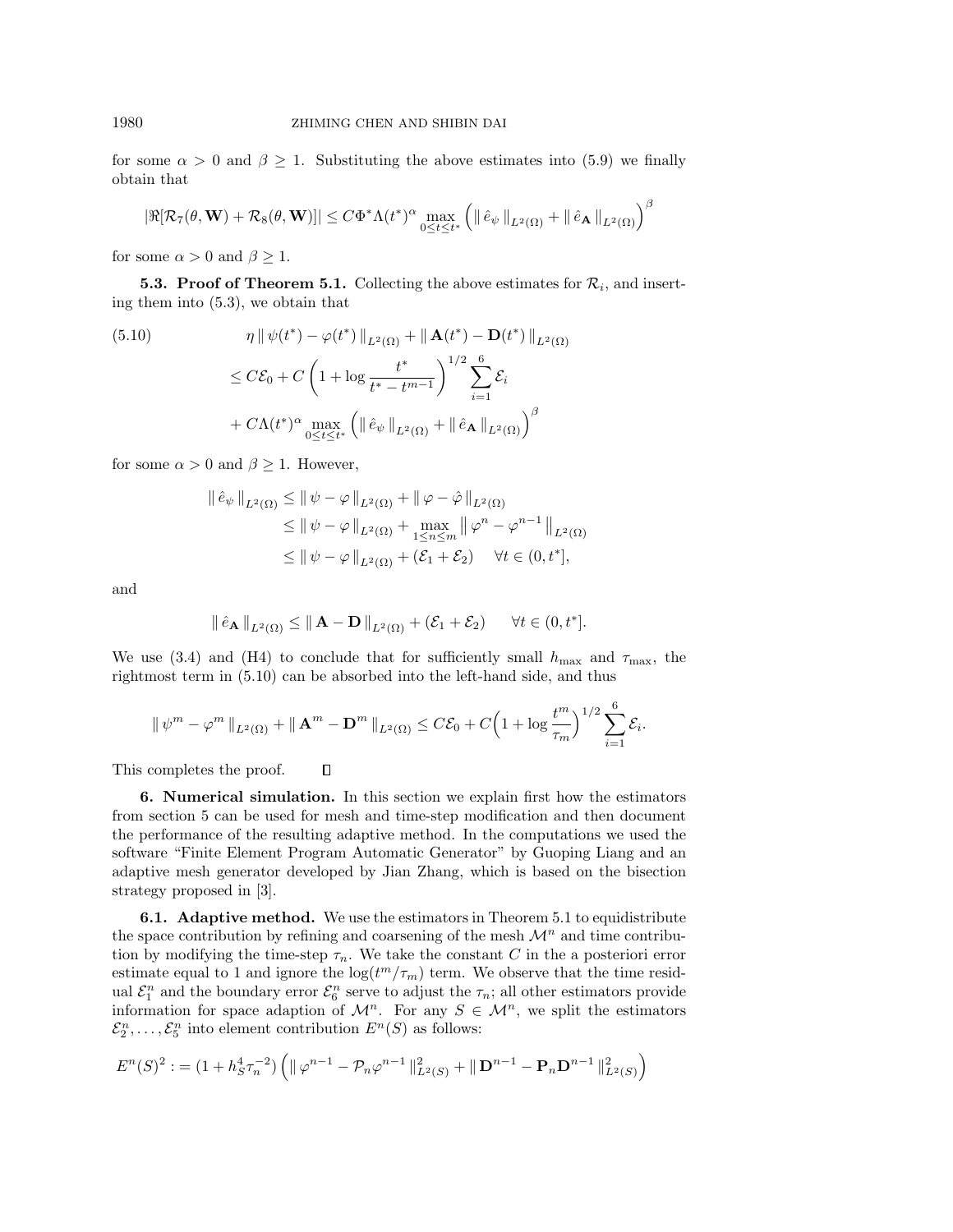

Fig. 6.1. Time-step sizes and element counts.

+ 
$$
h_S^4 \| R_{\psi}^n \|_{L^2(S)}^2 + h_S^4 \| R_{\mathbf{A}}^n \|_{L^2(S)}^2
$$
  
+  $\sum_{e \subset \partial S, e \in \mathcal{B}^n} h_e^3 \left( \| \nabla \varphi^n \|_e \|^2_{L^2(e)} + \| \nabla \mathbf{D}^n \|_e \|^2_{L^2(e)} + \| \nabla \mathbf{D}^n \|_e \|^2_{L^2(e)} \right)$   
+  $\sum_{e \subset \partial S \cap \partial \Omega, e \in \mathcal{B}^n} h_e^3 \left( \| \nabla \varphi^n \cdot \mathbf{n} \|^2_{L^2(e)} + \| \nabla \mathbf{D}^n - \nabla H^n \|_{L^2(e)}^2 \right).$ 

Given mesh and time tolerance  $\varepsilon_{\text{mesh}}$  and  $\varepsilon_{\text{time}}$ , we refine/coarsen any element  $S \in$  $\mathcal{M}^n$  according to the rules

$$
E^{n}(S) > \frac{\theta_{12} \varepsilon_{\text{mesh}}}{\sqrt{M_n}} \text{ refine } S \text{ twice}; \quad \frac{\theta_{11} \varepsilon_{\text{mesh}}}{\sqrt{M_n}} \le E^{n}(S) < \frac{\theta_{12} \varepsilon_{\text{mesh}}}{\sqrt{M_n}} \text{ refine } S \text{ once},
$$
  

$$
E^{n}(S) < \frac{\theta_{22} \varepsilon_{\text{mesh}}}{\sqrt{M_n}} \text{ coarsen } S \text{ twice}; \quad \frac{\theta_{22} \varepsilon_{\text{mesh}}}{\sqrt{M_n}} \le E^{n}(S) < \frac{\theta_{21} \varepsilon_{\text{mesh}}}{\sqrt{M_n}} \text{ coarsen } S \text{ once},
$$

and reduce/enlarge the time-step  $\tau_n$  according to the prescription

 $\mathcal{E}_1^n + \mathcal{E}_6^n > \gamma_1 \varepsilon_{\text{time}}$  reduce  $\tau_n$ ;  $\mathcal{E}_1^n + \mathcal{E}_6^n < \gamma_2 \varepsilon_{\text{time}}$  enlarge  $\tau_n$ ,

where  $\theta_{11}, \theta_{12}, \gamma_1 \geq 1$ ,  $\theta_{21}, \theta_{22}, \gamma_2 < 1$  are given positive constants, and  $M_n$  is the number of elements of  $\mathcal{M}^n$ .

**6.2. Simulation.** We present in this subsection several examples to illustrate the performance of the proposed adaptive method in section 6.1 for solving the TDGL model under gauge choice (1.5). In all examples we take the Ginzburg–Landau parameter  $\kappa = 10$ , the applied magnetic field  $H = 5$ , and the initial data  $\psi_0 = 0.6 + 10.8$ and  $\mathbf{A}_0 = (0, 0)^T$ .

In the first example we let  $\Omega = (0,1) \times (0,1)$  and the length of the time interval  $T = 20$ . The various parameters are taken to be

$$
\varepsilon_{\text{mesh}} = 0.2, \ \varepsilon_{\text{time}} = 1.0, \ \gamma_1 = 1.0, \ \gamma_2 = 0.5,
$$
  
\n $\theta_{11} = 2.0, \ \theta_{12} = 1.1, \ \theta_{21} = 0.4, \ \theta_{22} = 0.2.$ 

Figure 6.1 shows the number of elements in the adapted meshes  $\mathcal{M}^n$  and time-step sizes. Figure 6.2 presents the adaptive meshes and the corresponding contour plots of  $|\psi|^2$  at various time-steps.

In the second example we take  $\Omega = (0, 1.5) \times (0, 1.5)$  and the length of the time interval  $T = 40$ . The various parameters are taken to be

$$
\varepsilon_{\text{mesh}} = 0.5, \ \varepsilon_{\text{time}} = 1.0, \ \gamma_1 = 1.0, \ \gamma_2 = 0.5, \n\theta_{11} = 2.0, \ \theta_{12} = 1.1, \ \theta_{21} = 0.4, \ \theta_{22} = 0.2.
$$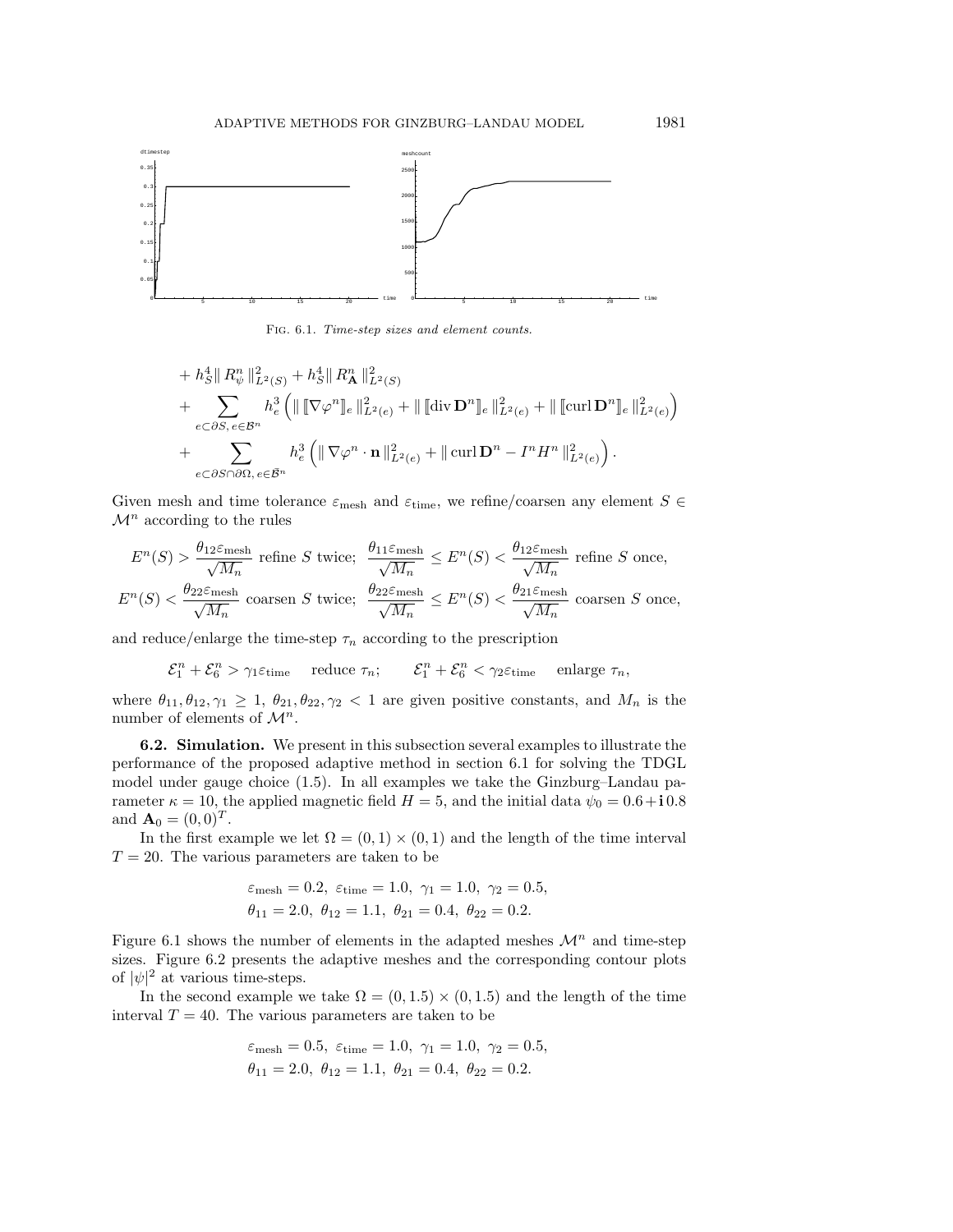

FIG. 6.2. Contour plots and corresponding meshes at time  $t = 0.021875, 0.304, 20.0$ (from left to right).



Fig. 6.3. Time-step sizes and element counts.

Figure 6.3 shows the number of elements in the adapted meshes  $\mathcal{M}^n$  and time-step sizes. Figure 6.4 presents the adaptive meshes and the corresponding contour plots of  $|\psi|^2$  at various time-steps.

We observe that the time-steps are invariant except at the beginning of the simulations because the initial state is not the stable one. In the first example the stable state is reached at  $t = 13.5$ , while in the second one the stable state is reached at  $t = 26.0$ . The adapted meshes in Figures 6.2 and 6.4 indicate clearly that our adaptive method is able to capture the motion of vortices. Another important goal of the a posteriori error analysis is to show that an "optimal mesh" is indeed generated by using the error estimators as in the spirit of adaptive methods. This highly nonlinear global optimization problem deserves further theoretical and numerical investigations. The following numerical test clearly indicates that the proposed adaptive method based on the a posteriori error estimates in this paper leads to considerable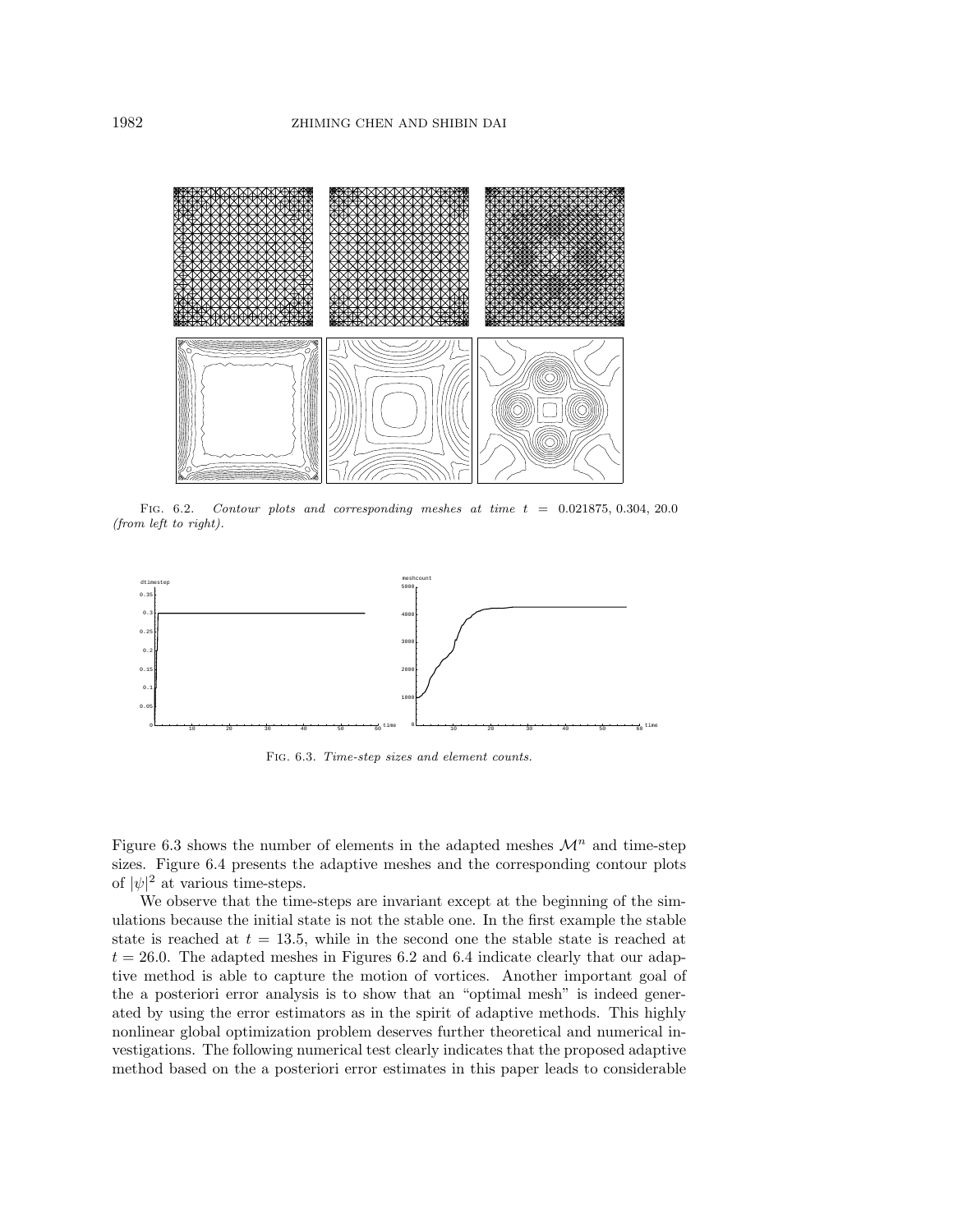

FIG. 6.4. Contour plots and corresponding meshes at time  $t = 7.225, 16.225, 40.0$  (from left to right).



FIG. 6.5. Surface plot of  $|\psi|^2$  of the stable state using the uniform mesh of 400 elements.

improvement in terms of the accuracy of the solutions for a given number of elements. Let  $\Omega = (0,1) \times (0,1)$ . Figures 6.5 and 6.6 show the surface plot of  $|\psi|^2$  of the stable state using a uniform mesh of 400 elements and an adaptive mesh with 408 elements, respectively. The underlying uniform and the adaptive meshes are shown in Figure 6.7. As a comparison we show in Figure 6.8 the surface plot of  $|\psi|^2$  of the stable state computed in the first example above using an adaptive mesh with 2288 elements.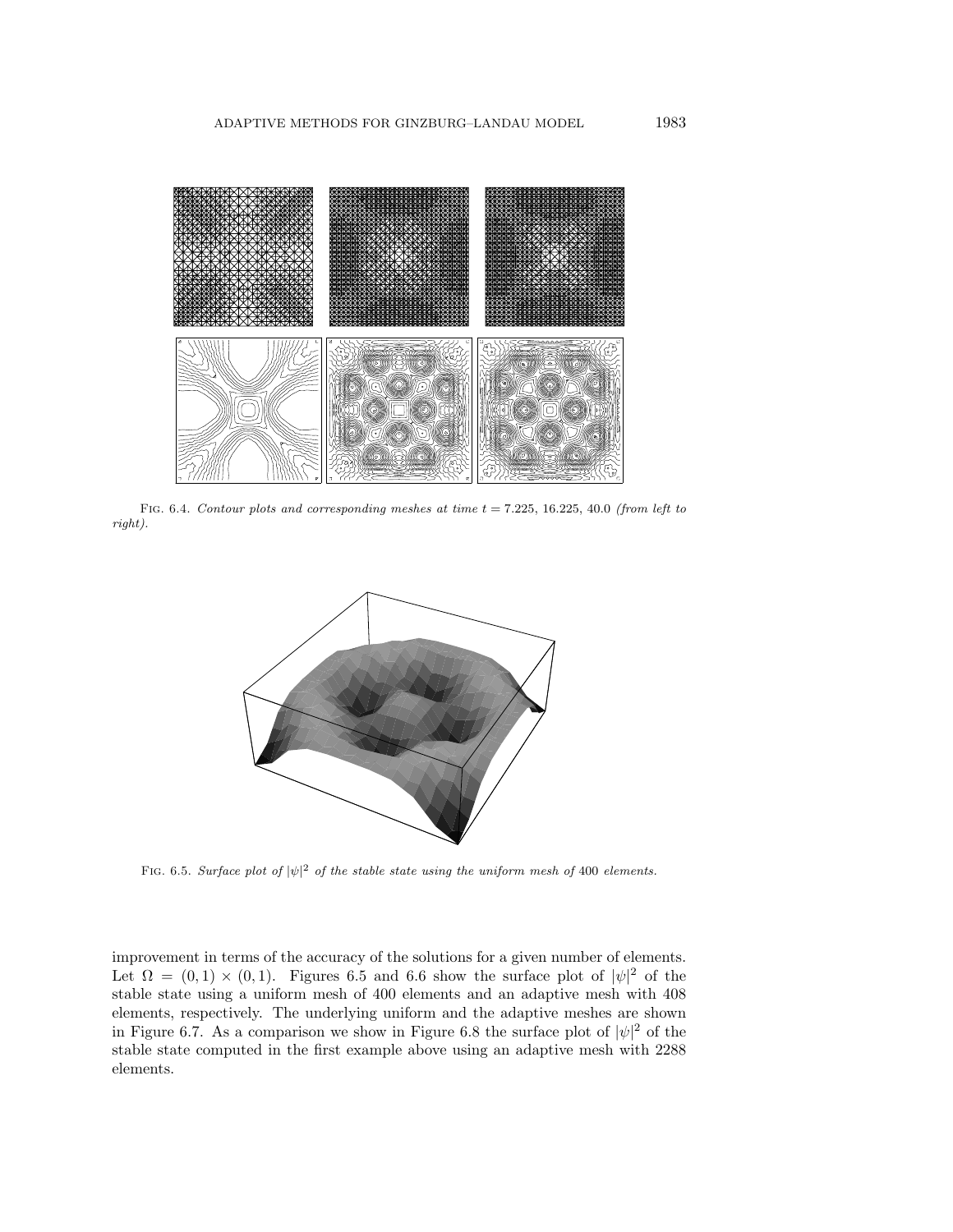

FIG. 6.6. Surface plot of  $|\psi|^2$  of the stable state using the adaptive mesh of 408 elements.



Fig. 6.7. The uniform mesh of 400 elements (left) and the adaptive mesh of 408 elements (right).



FIG. 6.8. Surface plot of  $|\psi|^2$  of the stable state in the first example using the adaptive mesh of 2288 elements.